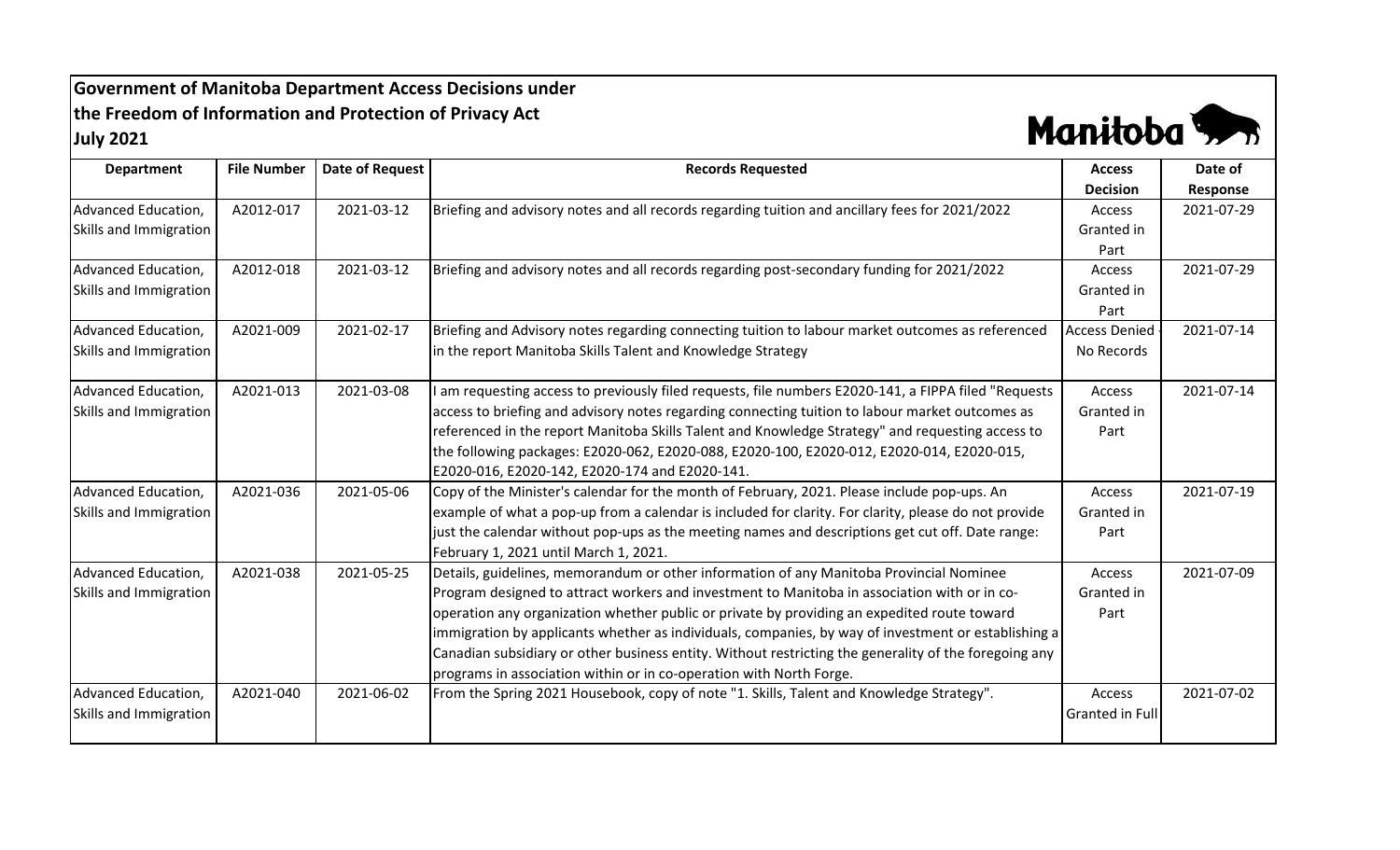| Advanced Education,    | A2021-041 | 2021-06-02 | From the Spring 2021 Housebook, copy of note "3. Outcomes-Based Funding - Progress".           | Access          | 2021-07-02 |
|------------------------|-----------|------------|------------------------------------------------------------------------------------------------|-----------------|------------|
| Skills and Immigration |           |            |                                                                                                | Granted in Full |            |
|                        |           |            |                                                                                                |                 |            |
| Advanced Education,    | A2021-042 | 2021-06-02 | From the Spring 2021 Housebook, copy of note "4. Outcomes-Based Funding - Quotes from          | Access          | 2021-07-02 |
| Skills and Immigration |           |            | Institutions".                                                                                 | Granted in      |            |
|                        |           |            |                                                                                                | Part            |            |
| Advanced Education,    | A2021-043 | 2021-06-02 | From the Spring 2021 Housebook, copy of note "5. PSI Funding Cuts During Pandemic".            | Access          | 2021-07-02 |
| Skills and Immigration |           |            |                                                                                                | Granted in      |            |
|                        |           |            |                                                                                                | Part            |            |
| Advanced Education,    | A2021-044 | 2021-06-07 | From the Spring 2021 Housebook, copy of note "6. Transitional Support Fund".                   | Access          | 2021-07-07 |
| Skills and Immigration |           |            |                                                                                                | Granted in      |            |
|                        |           |            |                                                                                                | Part            |            |
| Advanced Education,    | A2021-045 | 2021-06-07 | From the Spring 2021 Housebook, copy of note "7. Tuition Fee Increases During Pandemic"        | Access          | 2021-07-07 |
| Skills and Immigration |           |            |                                                                                                | Granted in      |            |
|                        |           |            |                                                                                                | Part            |            |
| Advanced Education,    | A2021-046 | 2021-06-07 | From the Spring 2021 Housebook, copy of note "8. Bill 33 and Bill 34".                         | Access          | 2021-07-07 |
| Skills and Immigration |           |            |                                                                                                | Granted in Full |            |
|                        |           |            |                                                                                                |                 |            |
| Advanced Education,    | A2021-047 | 2021-06-07 | From the Spring 2021 Housebook, copy of note "9. OAG Report".                                  | Access          | 2021-07-07 |
| Skills and Immigration |           |            |                                                                                                | Granted in      |            |
|                        |           |            |                                                                                                | Part            |            |
| Advanced Education,    | A2021-048 | 2021-06-08 | From the Spring 2021 Housebook, copy of note "10. Laurentian University".                      | Access          | 2021-07-08 |
| Skills and Immigration |           |            |                                                                                                | Granted in      |            |
|                        |           |            |                                                                                                | Part            |            |
| Advanced Education,    | A2021-049 | 2021-06-08 | From the Spring 2021 Housebook, copy of note "11. Red River College Nursing Program".          | Access          | 2021-07-08 |
| Skills and Immigration |           |            |                                                                                                | Granted in      |            |
|                        |           |            |                                                                                                | Part            |            |
| Advanced Education,    | A2021-050 | 2021-06-08 | From the Spring 2021 Housebook, copy of note "12. Red River College Advanced Care Paramedicine | Access          | 2021-07-08 |
| Skills and Immigration |           |            | Program".                                                                                      | Granted in      |            |
|                        |           |            |                                                                                                | Part            |            |
| Advanced Education,    | A2021-051 | 2021-06-08 | From the Spring 2021 Housebook, copy of note "14. Post-Secondary Institutions Reopening in the | Access          | 2021-07-08 |
| Skills and Immigration |           |            | Fall".                                                                                         | Granted in Full |            |
|                        |           |            |                                                                                                |                 |            |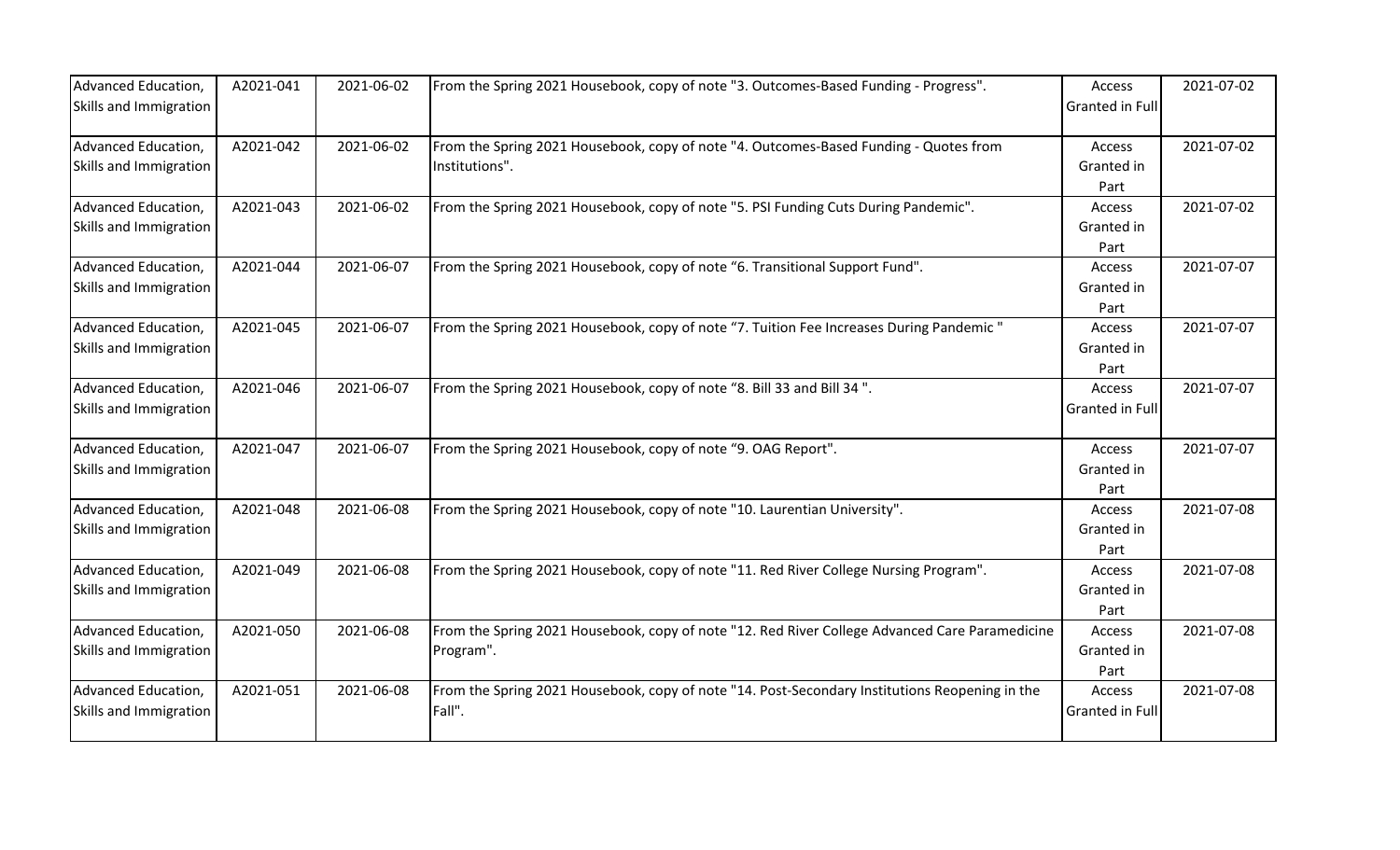| Advanced Education,    | A2021-052 | 2021-06-09 | Table of Contents for the Minister's 2021/2022 Committee of Supply Book.                          | <b>Access Denied</b>   | 2021-07-09 |
|------------------------|-----------|------------|---------------------------------------------------------------------------------------------------|------------------------|------------|
| Skills and Immigration |           |            |                                                                                                   | <b>Exceptions to</b>   |            |
|                        |           |            |                                                                                                   | Disclosure             |            |
| Advanced Education,    | A2021-055 | 2021-06-11 | From the Spring 2021 Housebook, copy of note "15. International Students and New Border Rules".   | Access                 | 2021-07-11 |
| Skills and Immigration |           |            |                                                                                                   | Granted in             |            |
|                        |           |            |                                                                                                   | Part                   |            |
| Advanced Education,    | A2021-056 | 2021-06-11 | From the Spring 2021 Housebook, copy of note "16. International Student Supports including Health | Access                 | 2021-07-11 |
| Skills and Immigration |           |            | Care Coverage".                                                                                   | Granted in             |            |
|                        |           |            |                                                                                                   | Part                   |            |
| Advanced Education,    | A2021-057 | 2021-06-11 | From the Spring 2021 Housebook, copy of note "17. PSI Racism and Social Justice".                 | Access                 | 2021-07-11 |
| Skills and Immigration |           |            |                                                                                                   | <b>Granted in Full</b> |            |
|                        |           |            |                                                                                                   |                        |            |
| Advanced Education,    | A2021-058 | 2021-06-11 | From the Spring 2021 Housebook, copy of note "18. Student Exam Anxiety".                          | Access                 | 2021-07-11 |
| Skills and Immigration |           |            |                                                                                                   | Granted in Full        |            |
|                        |           |            |                                                                                                   |                        |            |
| Advanced Education,    | A2021-059 | 2021-06-15 | From the Spring 2021 Housebook, copy of note "19. PSI and Student Support During Pandemic".       | Access                 | 2021-07-15 |
| Skills and Immigration |           |            |                                                                                                   | <b>Granted in Full</b> |            |
|                        |           |            |                                                                                                   |                        |            |
| Advanced Education,    | A2021-060 | 2021-06-15 | From the Spring 2021 Housebook, copy of note "20. Enhancing Scholarships and Bursaries"           | Access                 | 2021-07-15 |
| Skills and Immigration |           |            |                                                                                                   | Granted in Full        |            |
|                        |           |            |                                                                                                   |                        |            |
| Advanced Education,    | A2021-061 | 2021-06-15 | From the Spring 2021 Housebook, copy of note "21. Helen Betty Osborne Memorial Foundation".       | Access                 | 2021-07-15 |
| Skills and Immigration |           |            |                                                                                                   | Granted in Full        |            |
|                        |           |            |                                                                                                   |                        |            |
| Advanced Education,    | A2021-062 | 2021-06-15 | From the Spring 2021 Housebook, copy of note "22. Closure at Distance Learning Unit"              | Access                 | 2021-07-15 |
| Skills and Immigration |           |            |                                                                                                   | <b>Granted in Full</b> |            |
|                        |           |            |                                                                                                   |                        |            |
| Advanced Education,    | A2021-063 | 2021-06-22 | From the Spring 2021 Housebook, copy of note "23. Enrolment at Adult Learning Centres and         | Access                 | 2021-07-15 |
| Skills and Immigration |           |            | Literacy Programs".                                                                               | <b>Granted in Full</b> |            |
|                        |           |            |                                                                                                   |                        |            |
| Advanced Education,    | A2021-064 | 2021-06-22 | From the Spring 2021 Housebook, copy of note "24. Credentials Recognition Program".               | Access                 | 2021-07-22 |
| Skills and Immigration |           |            |                                                                                                   | Granted in Full        |            |
|                        |           |            |                                                                                                   |                        |            |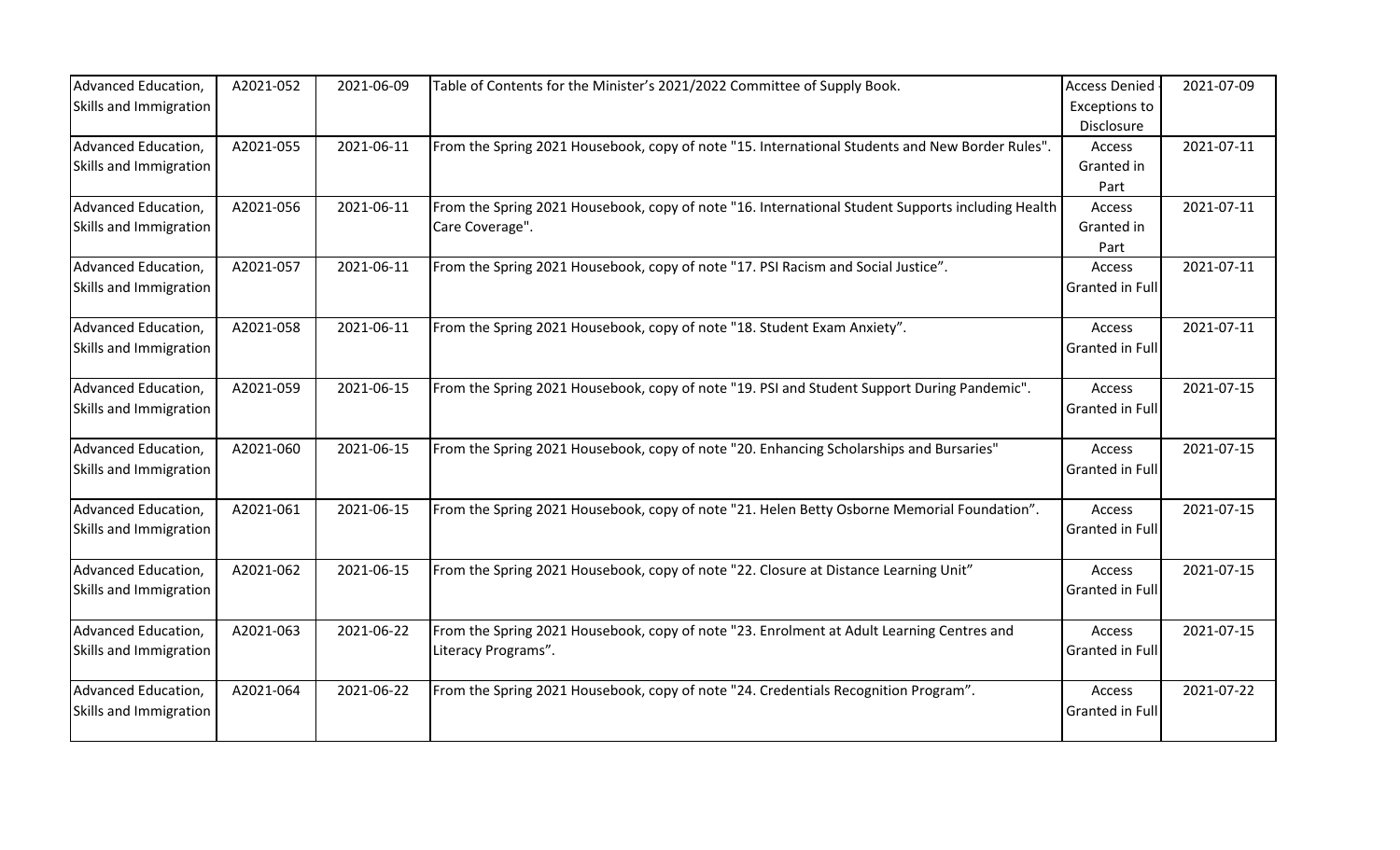| Advanced Education,<br>Skills and Immigration | A2021-065    | 2021-06-22 | From the Spring 2021 Housebook, copy of note "25. COVID-19 Impact to Skilled Workers".                                                                                                                                                                                                                                                                                                                                                                                                                                                                                                                                                                                                                                                                                                                                                                                                                                                                                                                        | Access<br>Granted in<br>Part       | 2021-07-22 |
|-----------------------------------------------|--------------|------------|---------------------------------------------------------------------------------------------------------------------------------------------------------------------------------------------------------------------------------------------------------------------------------------------------------------------------------------------------------------------------------------------------------------------------------------------------------------------------------------------------------------------------------------------------------------------------------------------------------------------------------------------------------------------------------------------------------------------------------------------------------------------------------------------------------------------------------------------------------------------------------------------------------------------------------------------------------------------------------------------------------------|------------------------------------|------------|
| Advanced Education,<br>Skills and Immigration | A2021-066    | 2021-06-22 | From the Spring 2021 Housebook, copy of note "27. Skilled Workers Overseas Stream".                                                                                                                                                                                                                                                                                                                                                                                                                                                                                                                                                                                                                                                                                                                                                                                                                                                                                                                           | Access<br>Granted in<br>Part       | 2021-07-22 |
| Advanced Education,<br>Skills and Immigration | A2021-067    | 2021-06-25 | Information related to Covid-19 committees set up by or advising the Province of Manitoba:<br>1. A list of all committees dealing with any matter related to Covid-19, current and/or no longer<br>active, set up by, and/or commissioned/appointed by, and/or solicited by the Province of Manitoba,<br>or any agent or department of the Province, and whose jurisdiction/oversight has been delegated to<br>or is run by Department of Advanced Education, Skills and Immigration. For example, Manitoba<br>Covid-19 Task Force, Manitoba Covid Science Advisory Table or whatever the names of any<br>committees actually are/were<br>2. The names of all persons sitting on and/or presiding over these committees (both current and/or<br>no-longer active committees) both current and/or past committee members, including role/title on<br>the committee(s)<br>3. Minutes and dates of all meetings that have occurred with each of these committees.<br>Date Range: November, 2019 to June 25, 2021 | <b>Access Denied</b><br>No Records | 2021-07-30 |
| Advanced Education,<br>Skills and Immigration | A2021-068    | 2021-06-30 | From the Spring 2021 Housebook, copy of note "29. Revenues from Provincial Nominee Program"                                                                                                                                                                                                                                                                                                                                                                                                                                                                                                                                                                                                                                                                                                                                                                                                                                                                                                                   | Access<br>Granted in<br>Part       | 2021-07-22 |
| Advanced Education,<br>Skills and Immigration | A2021-069    | 2021-06-30 | From the Spring 2021 Housebook, copy of note "30. Temporary Foreign Workers".                                                                                                                                                                                                                                                                                                                                                                                                                                                                                                                                                                                                                                                                                                                                                                                                                                                                                                                                 | Access<br>Granted in Full          | 2021-07-22 |
| Agriculture and<br>Resource<br>Development    | ARD 21-00066 | 2021-06-15 | From the 2021 spring housebook, copy of note 2A-3: "Grain Transportation Issue"                                                                                                                                                                                                                                                                                                                                                                                                                                                                                                                                                                                                                                                                                                                                                                                                                                                                                                                               | Access<br>Granted in Full          | 2021-07-19 |
| Agriculture and<br>Resource<br>Development    | ARD 21-00054 | 2021-06-09 | Table of Contents for the Minister's 2021/2022 Committee of Supply Book.                                                                                                                                                                                                                                                                                                                                                                                                                                                                                                                                                                                                                                                                                                                                                                                                                                                                                                                                      | Access<br>Granted in Full          | 2021-07-08 |
| Agriculture and<br>Resource<br>Development    | ARD 21-00063 | 2021-06-14 | As referenced in Budget 2021 on page 77, briefing and advisory notes regarding the Manitoba<br>Mineral Development Fund. Please include the amount committed to this fund in dollars through<br>"annual infusion", as well as amounts expensed.                                                                                                                                                                                                                                                                                                                                                                                                                                                                                                                                                                                                                                                                                                                                                               | <b>Access Denied</b><br>No Records | 2021-07-13 |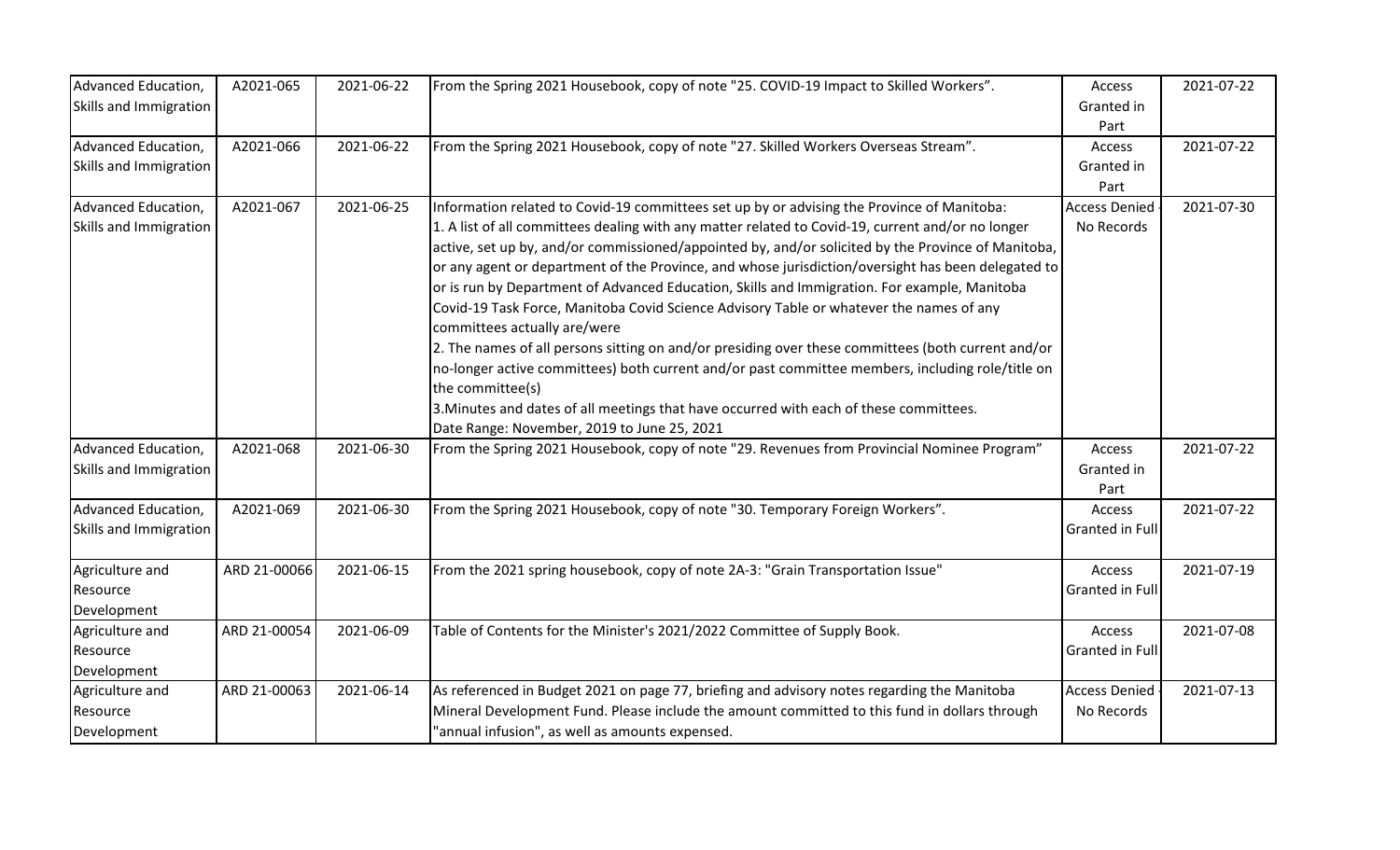| Agriculture and | ARD 21-00064 | 2021-06-15 | From the 2021 spring housebook, copy of note 1C-1: "MB Agriculture & Resource Development          | Access               | 2021-07-19 |
|-----------------|--------------|------------|----------------------------------------------------------------------------------------------------|----------------------|------------|
| Resource        |              |            | <b>Staffing Updates"</b>                                                                           | Granted in           |            |
| Development     |              |            |                                                                                                    | Part                 |            |
| Agriculture and | ARD 21-00065 | 2021-06-15 | From the 2021 spring housebook, copy of note 2A-1: "Canadian Agricultural Partnership (CAP): Ag    | Access               | 2021-07-19 |
| Resource        |              |            | Action Manitoba Activity Status"                                                                   | Granted in           |            |
| Development     |              |            |                                                                                                    | Part                 |            |
| Agriculture and | ARD 21-00067 | 2021-06-15 | From the 2021 spring housebook, copy of note 2A-7: "Indigenous Engagement Related to               | Access               | 2021-07-19 |
| Resource        |              |            | Agriculture"                                                                                       | Granted in Full      |            |
| Development     |              |            |                                                                                                    |                      |            |
| Agriculture and | ARD 21-00073 | 2021-06-23 | All information, files, communications, memos, and consultations pertaining to the acquisition of  | Access               | 2021-07-27 |
| Resource        |              |            | the five firearms mentioned in File Number ARD 21-00035 as being "purchased retail for training    | Granted in           |            |
| Development     |              |            | purposes to familiarize COs with the weapons that they may encounter".                             | Part                 |            |
| Agriculture and | ARD 21-00074 | 2021-06-25 | Information related to Covid-19 committees set up by or advising the Province of Manitoba:         | <b>Access Denied</b> | 2021-07-23 |
| Resource        |              |            |                                                                                                    | No Records           |            |
| Development     |              |            | 1. A list of all committees dealing with any matter related to Covid-19, current and or no longer  |                      |            |
|                 |              |            | active, set up by, and/or commissioned/appointed by, and/or solicited by the Province of Manitoba, |                      |            |
|                 |              |            | or any agent or department of the Province, and whose jurisdiction/oversight has been delegated to |                      |            |
|                 |              |            | or is run by Department of Agriculture and Resource Development. For example, Manitoba Covid-19    |                      |            |
|                 |              |            | Task Force, Manitoba Covid Science Advisory Table or whatever the names of any committees          |                      |            |
|                 |              |            | actually are/were                                                                                  |                      |            |
|                 |              |            | 2. The names of all persons sitting on and/or presiding over these committees (both current and/or |                      |            |
|                 |              |            | no-longer active committees) both current and/ or past committee member, including role/tittle on  |                      |            |
|                 |              |            | the committee(s)                                                                                   |                      |            |
|                 |              |            | 3. Minutes and dates of all meetings that have occurred with each of these committees.             |                      |            |
|                 |              |            | Date range October, 2019 to June 25, 2021                                                          |                      |            |
| Agriculture and | ARD 21-00075 | 2021-07-29 | Copies of all Crown-Aboriginal Consultation Participation Fund Agreements entered into between     | <b>Access Denied</b> | 2021-07-28 |
| Resource        |              |            | Her Majesty The Queen In Right of The Government of Manitoba as represented by the Minister of     | No Records           |            |
| Development     |              |            | Agriculture and Resource Development and any Indigenous government, Indigenous corporation, or     |                      |            |
|                 |              |            | Indigenous association with respect to the Jack Pine Budworm and Blowdown Salvage Harvest in the   |                      |            |
|                 |              |            | Interlake during the period of January 1 2020 to June 30, 2021.                                    |                      |            |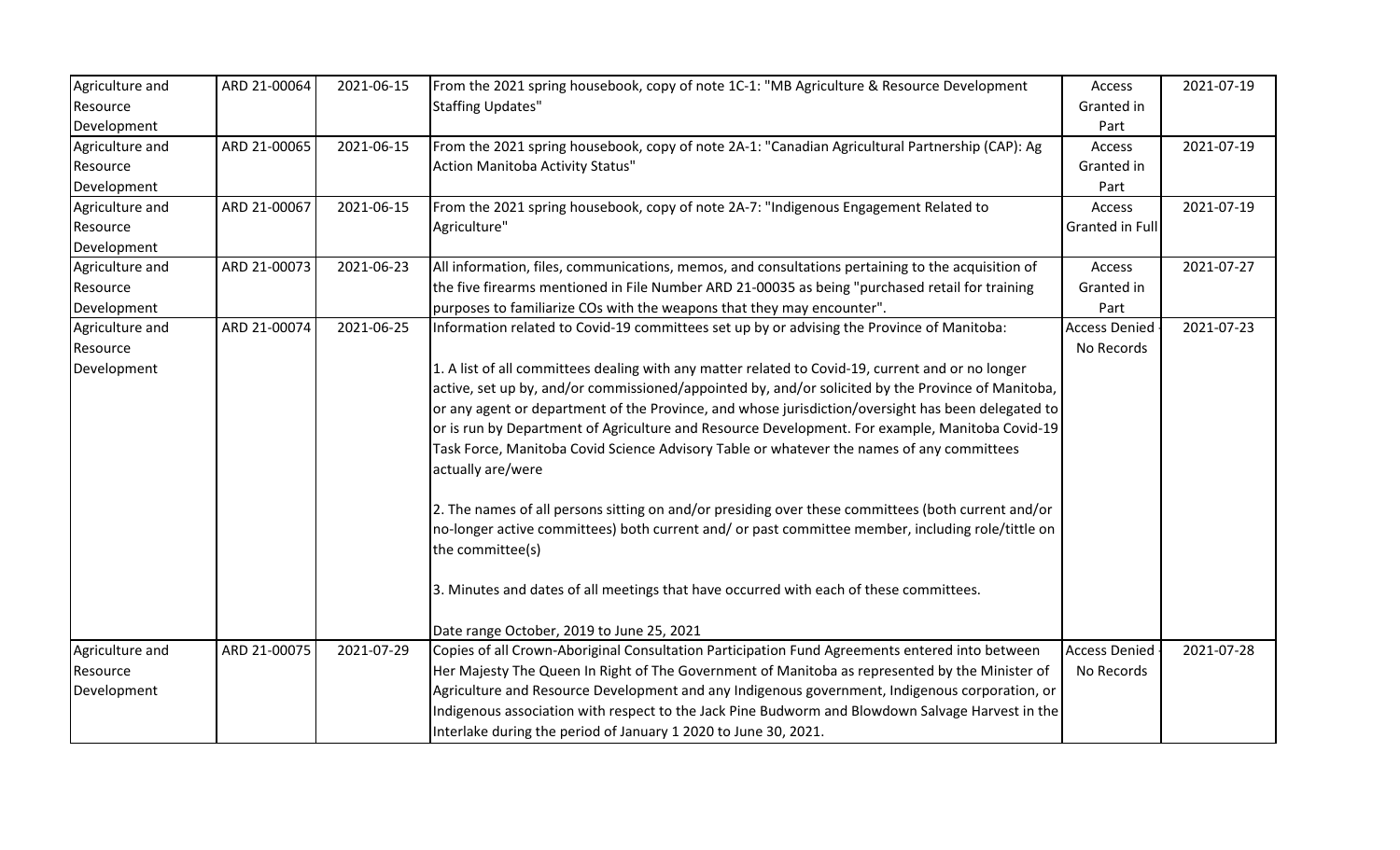| Agriculture and         | ARD 21-00077 | 2021-06-30 | Any and all written records, including but not limited to: reports, complaints, tickets, notices,   | <b>Access Denied</b> | 2021-07-28 |
|-------------------------|--------------|------------|-----------------------------------------------------------------------------------------------------|----------------------|------------|
| Resource                |              |            | written warnings, officers notes, that [personal information removed]. As well as any and all video | <b>Exceptions to</b> |            |
| Development             |              |            | recordings, audio recordings and still photos taken, including but not limited to video and photos  | Disclosure           |            |
|                         |              |            | taken of [personal information removed.]                                                            |                      |            |
|                         |              |            | Date Range June 4 - June 5, 2021                                                                    |                      |            |
| <b>Central Services</b> | 21CNS-003    | 2021-01-08 | Please provide the contract for contract #4501193489 with PCL posted on November 9, 2020.           | <b>Access Denied</b> | 2021-06-28 |
|                         |              |            |                                                                                                     | <b>Exceptions to</b> |            |
|                         |              |            |                                                                                                     | Disclosure           |            |
| <b>Central Services</b> | 21CNS-005    | 2021-01-20 | Copy of any contract with G4S since January 1, 2020.                                                | Access               | 2021-07-05 |
|                         |              |            |                                                                                                     | Granted in           |            |
|                         |              |            |                                                                                                     | Part                 |            |
| <b>Central Services</b> | 21CNS-045    | 2021-04-14 | Please provide all communications between the deputy minister and or assistant deputy ministers     | <b>Access Denied</b> | 2021-07-15 |
|                         |              |            | with any individual with the email suffix @pcl.com.                                                 | No Records           |            |
|                         |              |            | Timeframe April 1, 2020 to April 9, 2021                                                            |                      |            |
| <b>Civil Service</b>    | 21CSC-004    | 2021-04-16 | Request access to the total number of FTE's eliminated across the Civil Service for fiscal years    | <b>Access Denied</b> | 2021-06-28 |
| Commission              |              |            | 2016/17, 2017/18, 2018/19, 2019/20, and 2020/21 broken down by fiscal year, department. and         | <b>Exceptions to</b> |            |
|                         |              |            | classification.                                                                                     | Disclosure           |            |
| <b>Civil Service</b>    | 21CSC-016    | 2021-05-27 | From the Spring 2021 Housebook, copy of note "1. The Public Services Sustainability Act and the     | <b>Access Denied</b> | 2021-06-30 |
| Commission              |              |            | Public Services Sustainability Amendment Act (Bill 9)" under House Book Issue.                      | <b>Exceptions to</b> |            |
|                         |              |            |                                                                                                     | Disclosure           |            |
| <b>Civil Service</b>    | 21CSC-017    | 2021-05-27 | From the Spring 2021 Housebook, copy of note "2. Collective Bargaining" under House Book Issues.    | <b>Access Denied</b> | 2021-06-30 |
| Commission              |              |            |                                                                                                     | <b>Exceptions to</b> |            |
|                         |              |            |                                                                                                     | Disclosure           |            |
| <b>Civil Service</b>    | 21CSC-018    | 2021-05-27 | From the Spring 2021 Housebook, copy of note "3. Manitoba Government Workforce" under House         | <b>Access Denied</b> | 2021-06-30 |
| Commission              |              |            | Book Issues.                                                                                        | <b>Exceptions to</b> |            |
|                         |              |            |                                                                                                     | Disclosure           |            |
| <b>Civil Service</b>    | 21CSC-019    | 2021-05-27 | From the Spring 2021 Housebook, copy of note "4. Spans and Layers, Executive Compensation and       | <b>Access Denied</b> | 2021-06-30 |
| Commission              |              |            | Classification Practices in the Broader Public Sector" under House Book Issues.                     | Exceptions to        |            |
|                         |              |            |                                                                                                     | Disclosure           |            |
| <b>Civil Service</b>    | 21CSC-021    | 2021-06-14 | From the Spring 2021 Housebook, copy of note "5. Classification Modernization" under House Book     | <b>Access Denied</b> | 2021-07-20 |
| Commission              |              |            | Issues.                                                                                             | <b>Exceptions to</b> |            |
|                         |              |            |                                                                                                     | Disclosure           |            |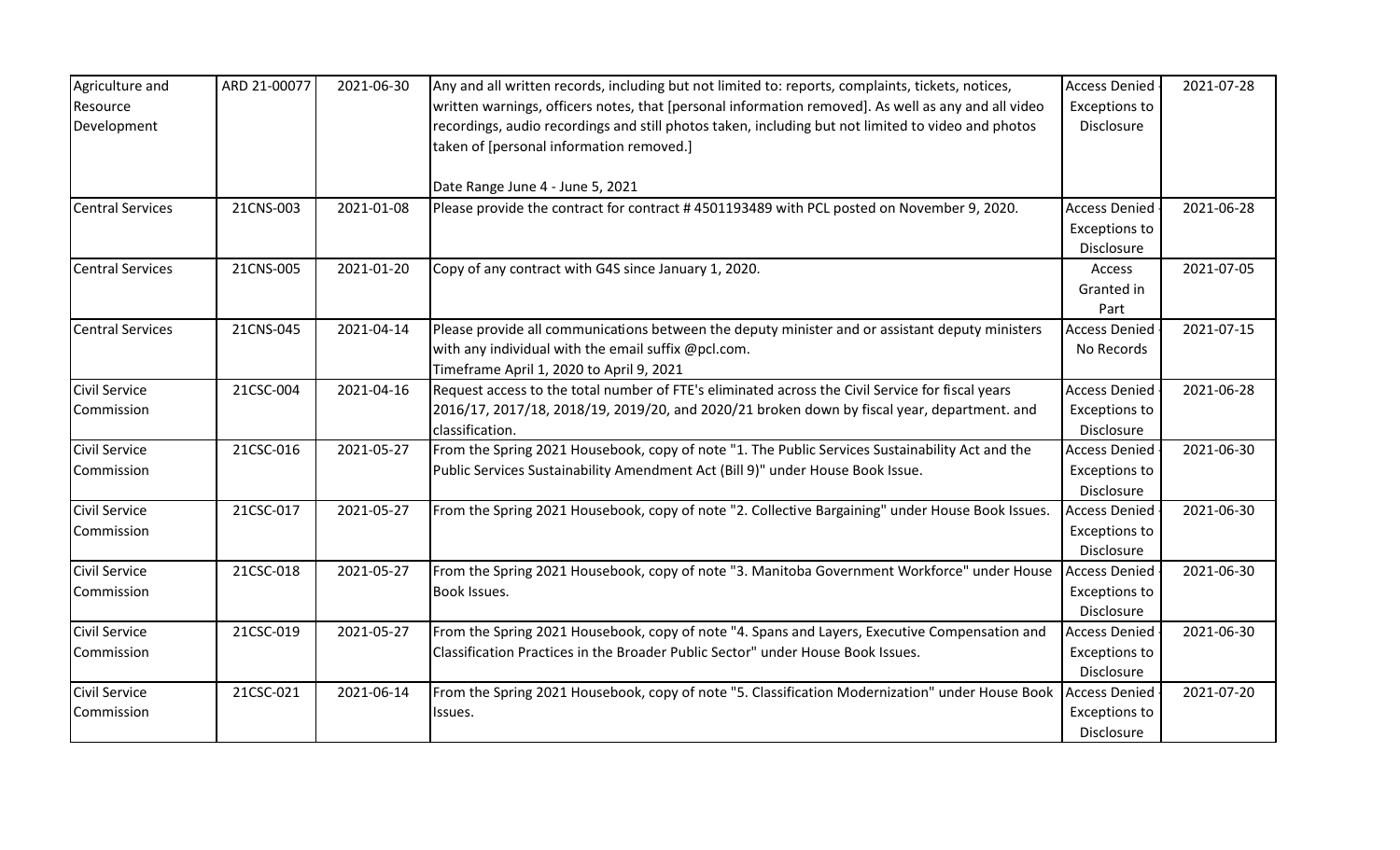| Civil Service        | 21CSC-022 | 2021-06-14 | From the Spring 2021 Housebook, copy of note "6. The Public Service Act (Bill 3)" under House Book Access Denied   |                        | 2021-07-20 |
|----------------------|-----------|------------|--------------------------------------------------------------------------------------------------------------------|------------------------|------------|
| Commission           |           |            | Issues.                                                                                                            | <b>Exceptions to</b>   |            |
|                      |           |            |                                                                                                                    | Disclosure             |            |
| <b>Civil Service</b> | 21CSC-023 | 2021-06-14 | From the Spring 2021 Housebook, copy of note "7. The Manitoba Government's Ethical Environment Access Denied       |                        | 2021-07-20 |
| Commission           |           |            | and Framework" under House Book Issues.                                                                            | <b>Exceptions to</b>   |            |
|                      |           |            |                                                                                                                    | Disclosure             |            |
| Civil Service        | 21CSC-024 | 2021-06-14 | From the Spring 2021 Housebook, copy of note "8. Transforming Manitoba's Public Service Culture"                   | <b>Access Denied</b>   | 2021-07-20 |
| Commission           |           |            | under House Book Issues.                                                                                           | <b>Exceptions to</b>   |            |
|                      |           |            |                                                                                                                    | Disclosure             |            |
| <b>Civil Service</b> | 21CSC-026 | 2021-06-16 | Information related to Covid-19 committees set up by or advising the Province of Manitoba: 1. A list Access Denied |                        | 2021-07-14 |
| Commission           |           |            | of all committees dealing with any matter related to Covid-19, current and/or no longer active, set                | <b>Exceptions to</b>   |            |
|                      |           |            | up by, and/or commissioned/appointed by, and/or solicited by the Province of Manitoba, or any                      | Disclosure             |            |
|                      |           |            | agent of the Province, and whose jurisdiction/oversight has been delegated to or is run by Manitoba                |                        |            |
|                      |           |            | Civil Service Commission. For example, Manitoba Covid-19 Task Force or whatever the names of any                   |                        |            |
|                      |           |            | committees actually are/were 2. The names of all persons sitting on and/or presiding over these                    |                        |            |
|                      |           |            | committees (both current and/or no-longer active committees) both current and/or past committee                    |                        |            |
|                      |           |            | members, including role/title on the committee(s) 3. Minutes and dates of all meetings that have                   |                        |            |
|                      |           |            | occurred with each of these committees.                                                                            |                        |            |
| <b>Civil Service</b> | 21CSC-031 | 2021-07-15 | Provide documentation on the number of government employees who have received pay increases                        | Access                 | 2021-07-28 |
| Commission           |           |            | since the beginning of 2020, including step pay increases, do not include pay raises due to                        | <b>Granted in Full</b> |            |
|                      |           |            | promotions to new positions. Please provide the annual breakdown (i.e., 2020 and 2021                              |                        |            |
|                      |           |            | YTD/forecast). Please include annual costs for these pay increases (i.e., 2020 and 2021 forecast).                 |                        |            |
| Conservation and     | 2021-072  | 2021-06-04 | A list of the seasonal campgrounds in Whiteshell and Nopiming Provincial Parks that operate under                  | Access                 | 2021-07-16 |
| Climate              |           |            | a lease arrangement with The Province.                                                                             | Granted in Full        |            |
|                      |           |            |                                                                                                                    |                        |            |
| Conservation and     | 2021-073  | 2021-06-04 | A list of seasonal campground leases in Whiteshell and Nopiming Provincial Parks which have                        | Access                 | 2021-07-16 |
| Climate              |           |            | compliance written in their lease, either by having the 'Seasonal Campers Guide for Commercial                     | <b>Granted in Full</b> |            |
|                      |           |            | Operators' document in the lease, or by some other way.                                                            |                        |            |
| Conservation and     | 2021-074  | 2021-06-08 | From the Spring 2021 Housebook, copy of note 'Emission Reduction Targets and Actions' under                        | Access                 | 2021-07-07 |
| Climate              |           |            | Climate and Green Plan.                                                                                            | Granted in             |            |
|                      |           |            |                                                                                                                    | Part                   |            |
| Conservation and     | 2021-077  | 2021-06-08 | From the Spring 2021 Housebook, copy of note 'Efficiency Manitoba' under Climate and Green Plan.                   | Access                 | 2021-07-16 |
| Climate              |           |            |                                                                                                                    | Granted in             |            |
|                      |           |            |                                                                                                                    | Part                   |            |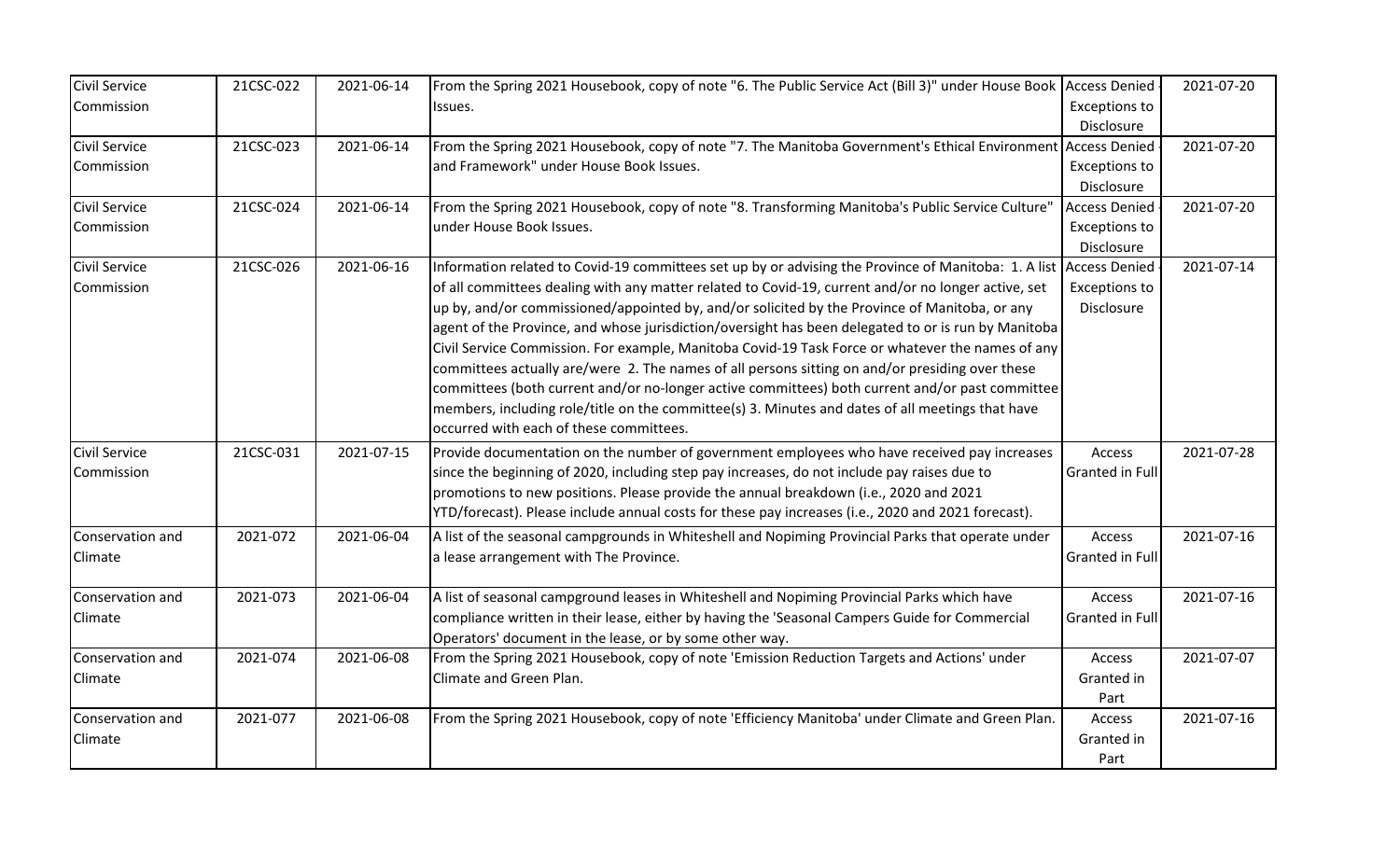| Conservation and | 2021-078 | 2021-06-09 | As referenced in Budget 2021, on page 78, briefing and advisory notes stating if the government is     | <b>Access Denied</b> | 2021-07-07 |
|------------------|----------|------------|--------------------------------------------------------------------------------------------------------|----------------------|------------|
| Climate          |          |            | on track with their Efficiency Manitoba efficiency plan, from April 1, 2020 to present. Please include | No Records           |            |
|                  |          |            | the annul average electricity and natural gas savings in 2020/2021.                                    |                      |            |
| Conservation and | 2021-079 | 2021-06-09 | From the Spring 2021 Housebook, copy of note 'Low Carbon Economy Fund' under Climate and               | Access               | 2021-07-07 |
| Climate          |          |            | Green Plan.                                                                                            | Granted in           |            |
|                  |          |            |                                                                                                        | Part                 |            |
| Conservation and | 2021-081 | 2021-06-09 | From the Spring 2021 Housebook, copy of note 'City of Winnipeg - South End Water Pollution             | Access               | 2021-07-09 |
| Climate          |          |            | Control Centre' under Environmental and Drainage Licensing.                                            | Granted in           |            |
|                  |          |            |                                                                                                        | Part                 |            |
| Conservation and | 2021-084 | 2021-06-14 | Permit and inspection records for the on-site wastewater treatment field at [location removed].        | Access               | 2021-07-09 |
| Climate          |          |            |                                                                                                        | Granted in           |            |
|                  |          |            |                                                                                                        | Part                 |            |
| Conservation and | 2021-085 | 2021-06-14 | From the Spring 2021 Housebook, copy of note 'Water Rights Act and the Water Rights Regulation'        | Access               | 2021-07-09 |
| Climate          |          |            | under Environmental and Drainage Licensing.                                                            | Granted in           |            |
|                  |          |            |                                                                                                        | Part                 |            |
| Conservation and | 2021-086 | 2021-06-14 | From the Spring 2021 Housebook, copy of note 'Forestry Environmental Legislation Alignment'            | Access               | 2021-07-09 |
| Climate          |          |            | under Environmental and Drainage Licensing.                                                            | Granted in           |            |
|                  |          |            |                                                                                                        | Part                 |            |
| Conservation and | 2021-087 | 2021-06-14 | From the Spring 2021 Housebook, copy of note 'St. Boniface Environmental Issues' under                 | Access               | 2021-07-09 |
| Climate          |          |            | Environmental and Drainage Licensing.                                                                  | Granted in Full      |            |
|                  |          |            |                                                                                                        |                      |            |
| Conservation and | 2021-088 | 2021-06-14 | From the Spring 2021 Housebook, copy of note 'Water Power Act Final Licenses' under                    | Access               | 2021-07-09 |
| Climate          |          |            | Environmental and Drainage Licensing.                                                                  | Granted in           |            |
|                  |          |            |                                                                                                        | Part                 |            |
| Conservation and | 2021-094 | 2021-06-17 | From the Spring 2021 Housebook, copy of note 'Parks Strategy' under Parks.                             | Access               | 2021-07-16 |
| Climate          |          |            |                                                                                                        | Granted in           |            |
|                  |          |            |                                                                                                        | Part                 |            |
| Conservation and | 2021-095 | 2021-06-17 | From the Spring 2021 Housebook, copy of note 'Trails Strategy' under Parks.                            | Access               | 2021-07-16 |
| Climate          |          |            |                                                                                                        | Granted in           |            |
|                  |          |            |                                                                                                        | Part                 |            |
| Conservation and | 2021-096 | 2021-06-17 | From the Spring 2021 Housebook, copy of note 'Whiteshell Solid Waste Management Initiative'            | <b>Access</b>        | 2021-07-16 |
| Climate          |          |            | under Parks.                                                                                           | Granted in           |            |
|                  |          |            |                                                                                                        | Part                 |            |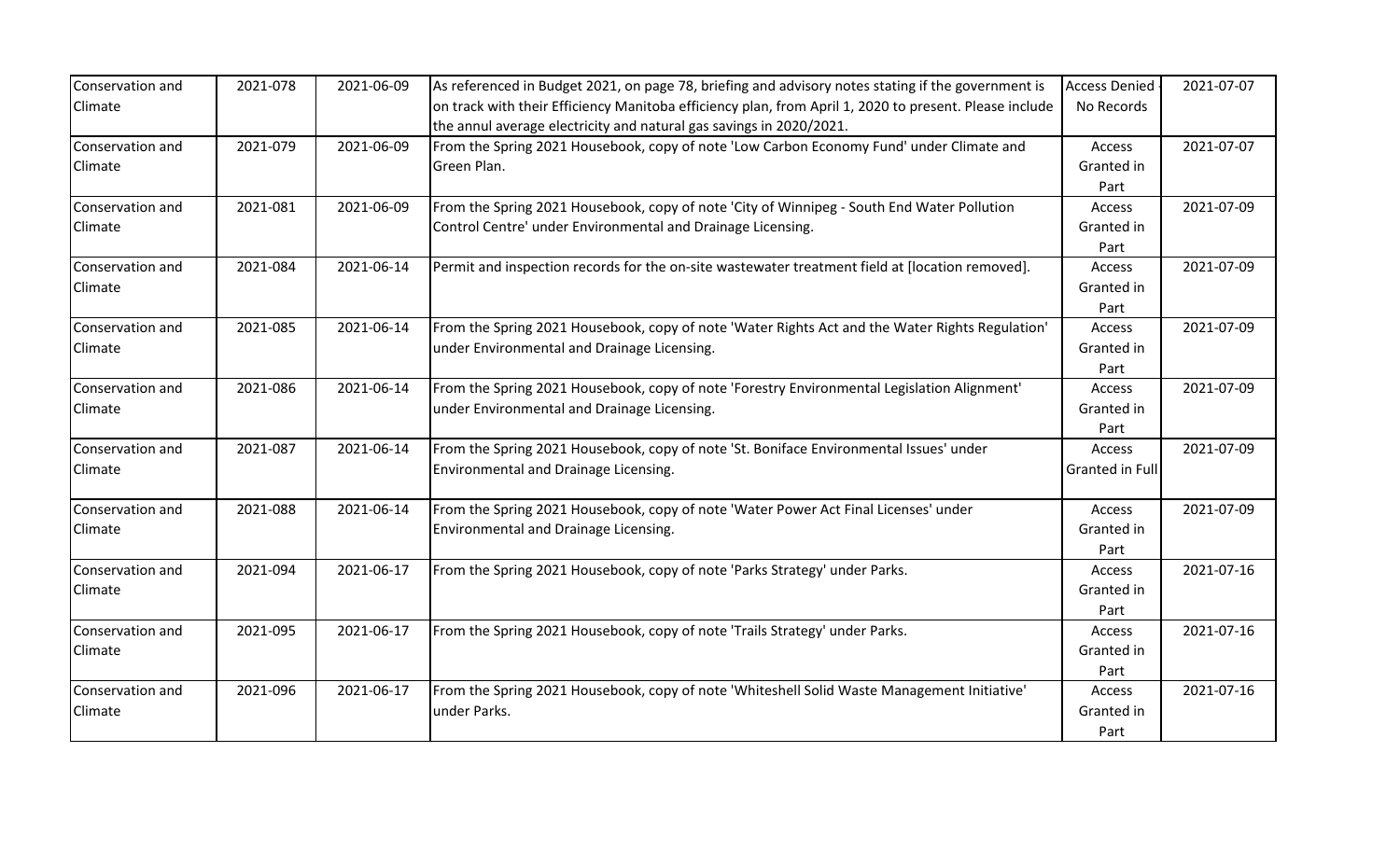| Conservation and      | 2021-099 | 2021-06-23 | We request a copy of the current lease agreement between Trail End Campground in Whiteshell                         | Access                 | 2021-07-28 |
|-----------------------|----------|------------|---------------------------------------------------------------------------------------------------------------------|------------------------|------------|
| Climate               |          |            | Provincial Park and The Province.                                                                                   | Granted in             |            |
|                       |          |            |                                                                                                                     | Part                   |            |
| Conservation and      | 2021-100 | 2021-06-23 | We request a copy of the current lease agreement between Eagles Nest Seasonal Campground in                         | Access                 | 2021-07-28 |
| Climate               |          |            | Whiteshell Provincial Park and The Province.                                                                        | Granted in             |            |
|                       |          |            |                                                                                                                     | Part                   |            |
| Conservation and      | 2021-101 | 2021-06-23 | We request a copy of the current lease agreement between Sawmill Seasonal Campground in                             | Access                 | 2021-07-28 |
| Climate               |          |            | Whiteshell Provincial Park and The Province.                                                                        | Granted in             |            |
|                       |          |            |                                                                                                                     | Part                   |            |
| Conservation and      | 2021-102 | 2021-06-23 | A list of seasonal campgrounds in Whiteshell and Nopiming Provincial Parks where all sites are in                   | Access                 | 2021-07-28 |
| Climate               |          |            | compliance with 'Seasonal Campers Guideline'. In other words, a list of those campgrounds that are  Granted in Full |                        |            |
|                       |          |            | truly in compliance and note those seasonal campgrounds being allowed to have delayed                               |                        |            |
|                       |          |            | compliance by the campground operator until there is turnover at the site or by some other way.                     |                        |            |
| Conservation and      | 2021-103 | 2021-06-28 | 1. A list of all committees dealing with any matter related to Covid-19, current and/or                             | <b>Access Denied</b>   | 2021-07-16 |
| Climate               |          |            | commissioned/appointed by, and/or solicited by the Province of Manitoba, or any agent or                            | No Records             |            |
|                       |          |            | department of the Province, and whose jurisdictional/oversight has been delegated to or is run by                   |                        |            |
|                       |          |            | Department of Conservation and Climate. For example, Manitoba Covid-19 Task Force, Manitoba                         |                        |            |
|                       |          |            | Covid Science Advisory Table or whatever the names of any committees actually are/were 2. The                       |                        |            |
|                       |          |            | names of all persons sitting on and/or presiding over these committees (both current and/or no-                     |                        |            |
|                       |          |            | longer active committees) both current and/or past committee members, including role/title on the                   |                        |            |
|                       |          |            | committee(s) 3. Minutes and dates of all meetings that have occurred with each of these meetings.                   |                        |            |
| Conservation and      | 2021-104 | 2021-06-28 | Request for legislative/regulatory records: Please provide coy and paste reference links to                         | Access                 | 2021-07-16 |
| Climate               |          |            | regulation, legislation and supporting policies which provide specific criteria to test and analyze                 | <b>Granted in Full</b> |            |
|                       |          |            | drinking water, provided by a municipal water system, algae toxins/Cyanobacteria.                                   |                        |            |
| Conservation and      | 2021-105 | 2021-06-28 | Please provide a legislated/regulated/policy timeline, with reference links, for a Medical Officer of               | Access                 | 2021-07-16 |
| Climate               |          |            | Health to rescind a Seasonal Water Advisory Notice.                                                                 | <b>Granted in Full</b> |            |
|                       |          |            |                                                                                                                     |                        |            |
| Conservation and      | 2021-109 | 2021-07-06 | Any all drainage permits for the lands described below: [locations removed].                                        | Access                 | 2021-07-28 |
| Climate               |          |            |                                                                                                                     | Granted in             |            |
|                       |          |            |                                                                                                                     | Part                   |            |
| <b>Crown Services</b> | 20CS-095 | 2020-12-23 | All records regarding a meeting on September 11th, 2020 regarding Manitoba Hydro Telecom.                           | <b>Access Denied</b>   | 2021-04-20 |
|                       |          |            |                                                                                                                     | No Records             |            |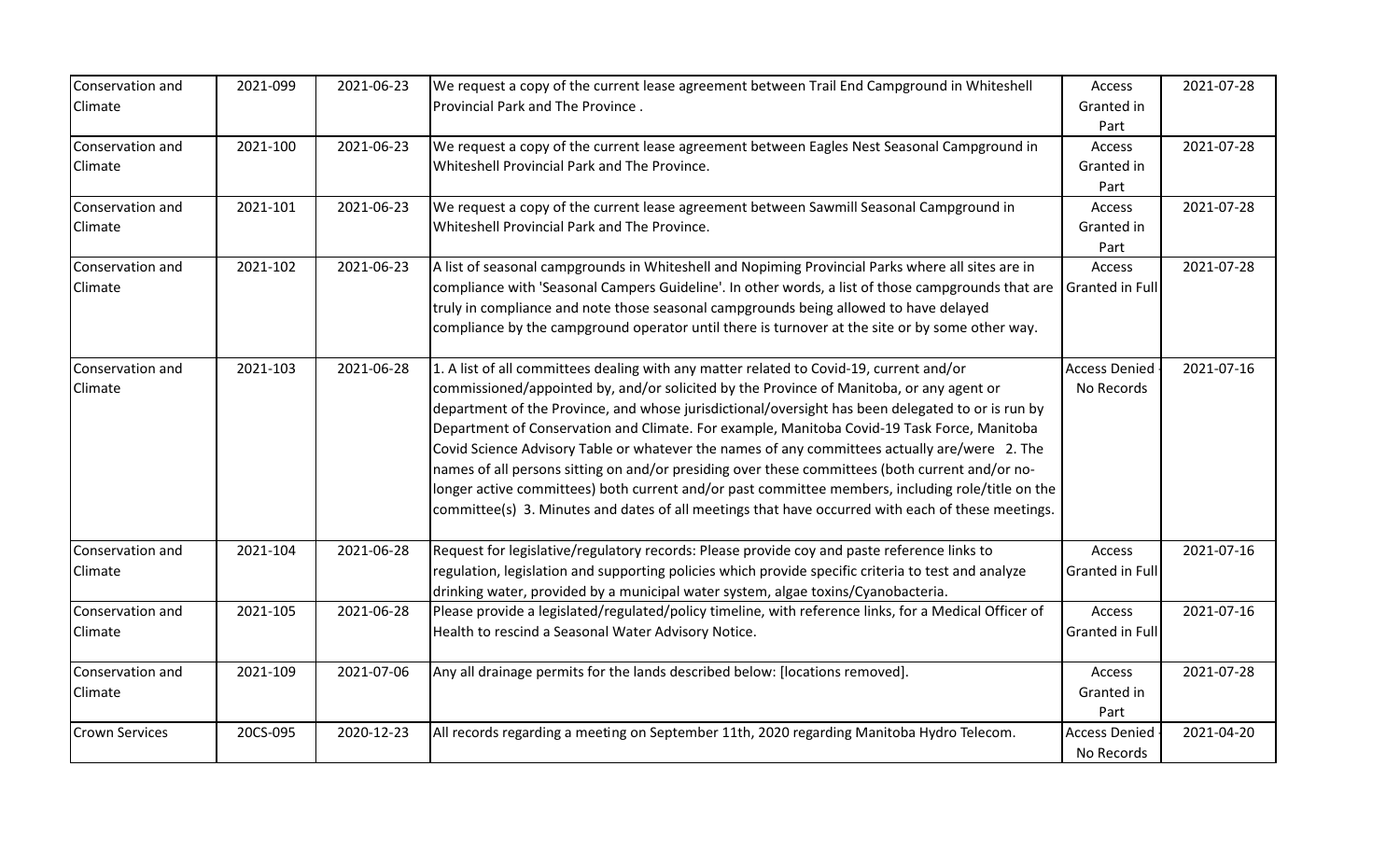| <b>Crown Services</b> | 21CS-025  | 2021-05-04 | Copy of all notes from the Minister's or political staff's Spring, 2021 Housebook.                   | <b>Access Denied</b> | 2021-07-16 |
|-----------------------|-----------|------------|------------------------------------------------------------------------------------------------------|----------------------|------------|
|                       |           |            |                                                                                                      | <b>Exceptions to</b> |            |
|                       |           |            |                                                                                                      | Disclosure           |            |
| Economic              | E2021-049 | 2021-05-05 | Copy of the Minister's calendar for the month of February, 2021. Please include pop-ups. An          | Access               | 2021-07-06 |
| Development and       |           |            | example of what a pop-up from a calendar is included for clarity. For clarity, please do not provide | Granted in           |            |
| Jobs                  |           |            | just the calendar without pop-ups as the meeting names and descriptions get cut off.                 | Part                 |            |
| Economic              | E2021-055 | 2021-05-11 | From the Spring 2021 Housebook, copy of note "Buy America" beginning on page 13.                     | Access               | 2021-07-10 |
| Development and       |           |            |                                                                                                      | Granted in           |            |
| Jobs                  |           |            |                                                                                                      | Part                 |            |
| Economic              | E2021-057 | 2021-05-20 | Copies of contracts with Manitoba's Chambers of Commerce and all progress reports to date.           | Access               | 2021-07-21 |
| Development and       |           |            |                                                                                                      | Granted in           |            |
| Jobs                  |           |            |                                                                                                      | Part                 |            |
| Economic              | E2021-061 | 2021-06-08 | As referenced in Budget 2021 on page 71, briefing and advisory notes regarding the new, private      | Access               | 2021-07-30 |
| Development and       |           |            | sector-led economic development agency.                                                              | Granted in           |            |
| Jobs                  |           |            |                                                                                                      | Part                 |            |
| Economic              | E2021-062 | 2021-06-09 | Table of Contents for the Minister's 2021/2022 Committee of Supply Book.                             | <b>Access Denied</b> | 2021-07-09 |
| Development and       |           |            |                                                                                                      | <b>Exceptions to</b> |            |
| Jobs                  |           |            |                                                                                                      | Disclosure           |            |
| Economic              | E2021-063 | 2021-06-22 | As referenced in Budget 2021 on page 77, briefing and advisory notes regarding the Manitoba          | Access               | 2021-07-26 |
| Development and       |           |            | Mineral Development Fund. Please include the amount committed to this fund in dollars through        | Granted in           |            |
| Jobs                  |           |            | "annual infusion", as well as amounts expensed. September, 2020 to current.                          | Part                 |            |
| Economic              | E2021-065 | 2021-06-25 | Information related to Covid-19 committees set up by or advising the Province of Manitoba:           | <b>Access Denied</b> | 2021-07-25 |
| Development and       |           |            | 1. A list of all committees dealing with any matter related to Covid-19, current and/or no longer    | No Records           |            |
| Jobs                  |           |            | active, set up by, and/or commissioned/appointed by, and/or solicited by the Province of Manitoba,   |                      |            |
|                       |           |            | or any agent or department of the Province, and whose jurisdiction/oversight has been delegated to   |                      |            |
|                       |           |            | or is run by Department of Economic Development and Jobs. For example, Manitoba Covid-19 Task        |                      |            |
|                       |           |            | Force, Manitoba Covid Science Advisory Table or whatever the names of any committees actually        |                      |            |
|                       |           |            | are/were                                                                                             |                      |            |
|                       |           |            | 2. The names of all persons sitting on and/or presiding over these committees (both current and/or   |                      |            |
|                       |           |            | no-longer active committees) both current and/or past committee members, including role/title on     |                      |            |
|                       |           |            | the committee(s)                                                                                     |                      |            |
|                       |           |            | 3. Minutes and dates of all meetings that have occurred with each of these committees.               |                      |            |
|                       |           |            | Date Range: October, 2019 to June 25, 2021                                                           |                      |            |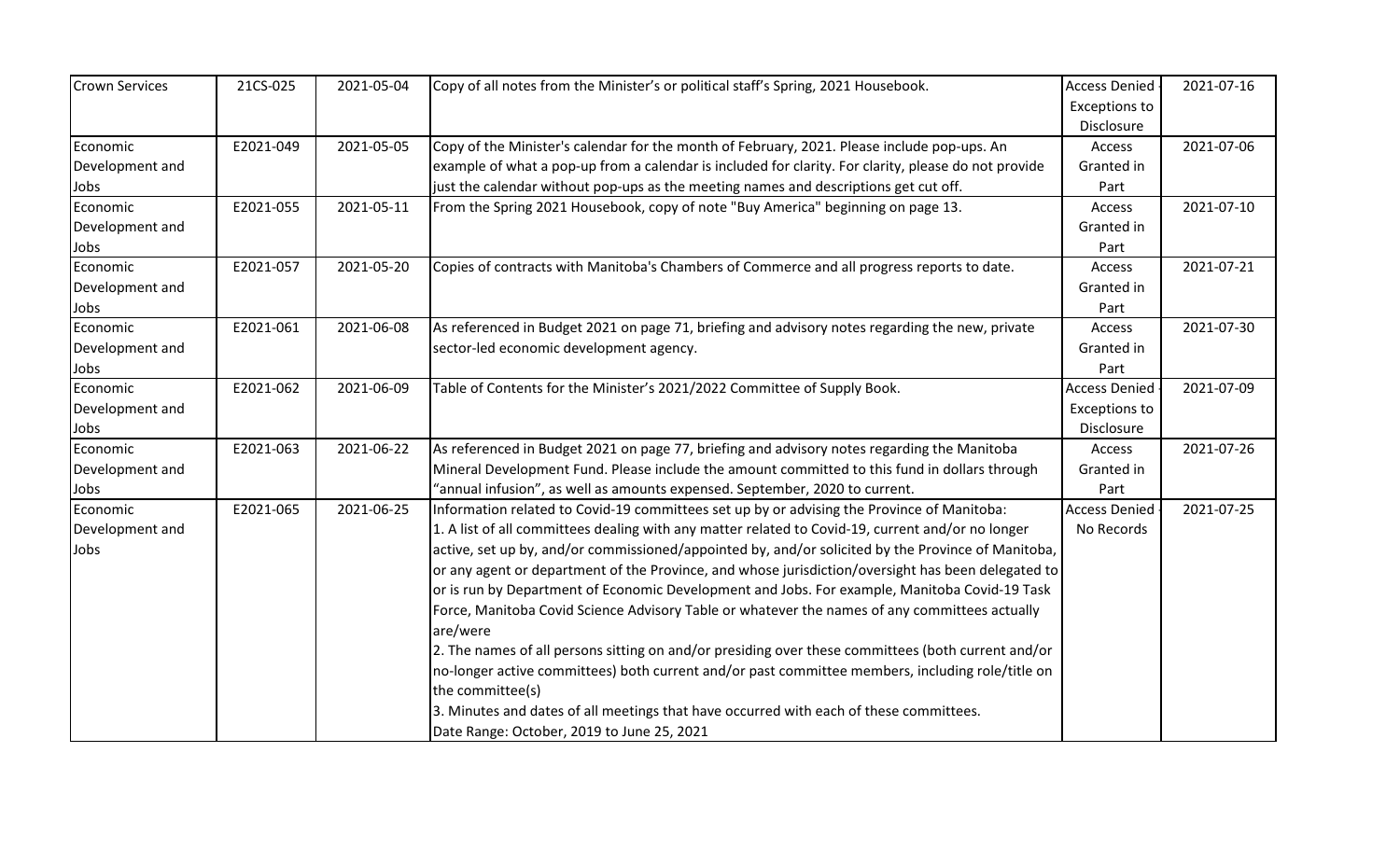| Education       | 2021 - E 110 | 2021-06-14 | Correspondence to or from school divisions regarding support staff and pandemic related school       | <b>Access Denied</b>   | 2021-07-20 |
|-----------------|--------------|------------|------------------------------------------------------------------------------------------------------|------------------------|------------|
|                 |              |            | closures. Date range: January 2021 to current                                                        | No Records             |            |
| Families        | 2021-114     | 2021-04-23 | From the Spring 2021 Housebook, copy of note "21. Children's disABILITY Services Privacy Breach"     | Access                 | 2021-07-12 |
|                 |              |            | under A. top Issues.                                                                                 | Granted in Full        |            |
| <b>Families</b> | 2021-116     | 2021-04-26 | Broken out by month and by community, targets and actual deliverable for the home nutrition and      | Access                 | 2021-07-12 |
|                 |              |            | learning pilot                                                                                       | Granted in             |            |
|                 |              |            | - Targeted number of meals and actuals delivered                                                     | Part                   |            |
|                 |              |            | - Amount budgeted for meals and actuals spent                                                        |                        |            |
|                 |              |            | If data is not available monthly, then the closest snapshots in time available.                      |                        |            |
|                 |              |            | Date Range - March 1, 2020 to current                                                                |                        |            |
| <b>Families</b> | 2021-127     | 2021-04-21 | From the Spring 2021 Housebook, copy of note "33. PPE - Mask Distribution and Replacement"           | Access                 | 2021-07-07 |
|                 |              |            | under A. top Issues.                                                                                 | Granted in Full        |            |
| Families        | 2021-133     | 2021-05-03 | From the Spring 2021 Housebook, copy of note "35. New Income Support Program for Persons with        | Access                 | 2021-06-25 |
|                 |              |            | Disabilities" under A. top Issues.                                                                   | Granted in<br>Part     |            |
| <b>Families</b> | 2021-136     | 2021-05-06 | Copy of the Minister's calendar for the month of February, 2021. Please include pop-ups. An          | Access                 | 2021-07-13 |
|                 |              |            | example of what a pop-up from a calendar is included for clarity. For clarity, please do not provide | Granted in             |            |
|                 |              |            | just the calendar without pop-ups as the meeting names and descriptions get cut off.                 | Part                   |            |
| <b>Families</b> | 2021-149     | 2021-05-21 | From the Spring 2021 Housebook, copy of note "6. Tracia's Trust Strategy Updates" under C. Child     | Access                 | 2021-07-13 |
|                 |              |            | and Youth Services.                                                                                  | Granted in             |            |
|                 |              |            |                                                                                                      | Part                   |            |
| <b>Families</b> | 2021-159     | 2021-05-31 | Final reports of all internal audits of child and family services agencies undertaken/completed in   | <b>Access Denied</b>   | 2021-07-07 |
|                 |              |            | 2012-2013 by provincial Internal Audit & Consulting Services.                                        | No Records             |            |
| Families        | 2021-160     | 2021-05-31 | Copies of the scope/terms of reference of all internal audits of child and family services agencies  | <b>Access Denied</b>   | 2021-07-07 |
|                 |              |            | undertaken/completed in 2012-2013 by provincial Internal Audit & Consulting Services.                | No Records             |            |
| Families        | 2021-173     | 2021-06-09 | Table of Contents for the Minister's 2021/2022 Committee of Supply Book.                             | Access                 | 2021-07-13 |
|                 |              |            |                                                                                                      | <b>Granted in Full</b> |            |
|                 |              |            |                                                                                                      |                        |            |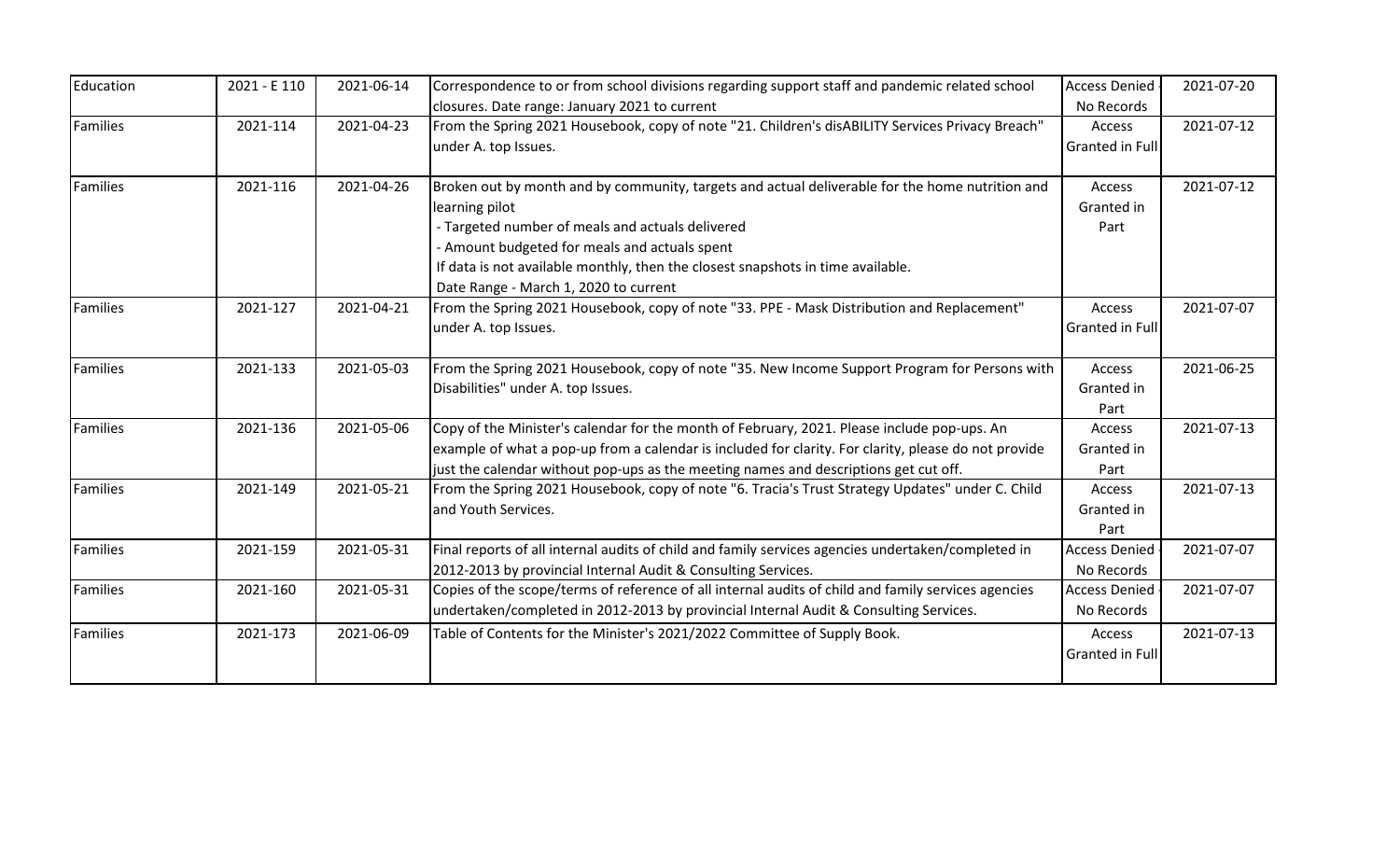| Families | 2021-88   | 2021-03-30 | Guidelines related to the criteria to determine eligibility and for benefit under the persons with<br>disabilities category including medical guidelines and other tools to determine eligibility and makes | Access<br><b>Granted in Full</b>   | 2021-06-22 |
|----------|-----------|------------|-------------------------------------------------------------------------------------------------------------------------------------------------------------------------------------------------------------|------------------------------------|------------|
|          |           |            | assessments. A list of available programs and benefits for person with disabilities. Any process for                                                                                                        |                                    |            |
|          |           |            | internal review of decision and guidelines used in the review process including a medical review.                                                                                                           |                                    |            |
|          |           |            | Any additional criteria in place due to COVID 19 to assist applicants.                                                                                                                                      |                                    |            |
| Families | 2021-94   | 2021-04-14 | From the Spring 2021 Housebook, copy of note "3. Impact of Federal Pandemic Relief Benefits (EIA)"                                                                                                          | Access                             | 2021-06-25 |
|          |           |            | under A. Top Issues.                                                                                                                                                                                        | Granted in                         |            |
|          |           |            |                                                                                                                                                                                                             | Part                               |            |
| Finance  | 21FIN-026 | 2021-02-16 | 1. The original signed and dated Order in Council and official news release confirming the                                                                                                                  | Access                             | 2021-07-23 |
|          |           |            | appointment of [personal information removed] and RRC instructor Lindsay Mulholland to the                                                                                                                  | Granted in                         |            |
|          |           |            | College of Registered Nurses of Manitoba's Council.                                                                                                                                                         | Part                               |            |
|          |           |            | 2. Confirmation whether Ms. Mulholland is [personal information removed].                                                                                                                                   |                                    |            |
| Finance  | 21FIN-081 | 2021-05-04 | Briefing and Advisory notes regarding amendments to the Financial Administration Act.                                                                                                                       | <b>Access Denied</b><br>No Records | 2021-07-06 |
| Finance  | 21FIN-091 | 2021-05-13 | Broken out by type of facility (e.g. clinics, supersite) and by month since December, 2020, number of                                                                                                       | Access                             | 2021-07-13 |
|          |           |            | positions, number of filled positions, number of vacancies and the vacancy rate at vaccination                                                                                                              | <b>Granted in Full</b>             |            |
|          |           |            | clinics, including supersites.                                                                                                                                                                              |                                    |            |
|          |           |            | Date range: December 1, 2020 to current                                                                                                                                                                     |                                    |            |
| Finance  | 21FIN-131 | 2021-06-14 | As referenced in Budget 2021 on page 83, briefing and advisory regarding the Made-in-Manitoba                                                                                                               | <b>Access Denied</b>               | 2021-07-30 |
|          |           |            | Tangible Capital asset review and policy.                                                                                                                                                                   | No Records                         |            |
|          |           |            | Time range: September, 2020 to current                                                                                                                                                                      |                                    |            |
| Finance  | 21FIN-140 | 2021-06-17 | All eviction applications by landlords (not looking for landlord or tenant information) by the first                                                                                                        | Access                             | 2021-07-06 |
|          |           |            | three digits of the postal codes from 1/1/2016 to the date this request is received. I would like the                                                                                                       | <b>Granted in Full</b>             |            |
|          |           |            | information in Excel format and for the date the eviction application was received, the type of form                                                                                                        |                                    |            |
|          |           |            | that was submitted, the municipality the rental is in, and the status of the eviction application to all                                                                                                    |                                    |            |
|          |           |            | be included in the Excel sheet.                                                                                                                                                                             |                                    |            |
| Finance  | 21FIN-159 | 2021-06-24 | Records showing how much mining tax was collected in 2019/2020, 2020/2021 and 2021/2022 to                                                                                                                  | Access                             | 2021-07-15 |
|          |           |            | date?                                                                                                                                                                                                       | <b>Granted in Full</b>             |            |
|          |           |            | Timeframe: April 1, 2019 to June 22, 2021                                                                                                                                                                   |                                    |            |
| Finance  | 21FIN-163 | 2021-06-28 | Records showing how much mining tax was collected in 2019/2020, 2020/2021 and 2021/2022 to                                                                                                                  | Access                             | 2021-07-15 |
|          |           |            | date?                                                                                                                                                                                                       | Granted in Full                    |            |
|          |           |            | Timeframe: April 19, 2019 to present                                                                                                                                                                        |                                    |            |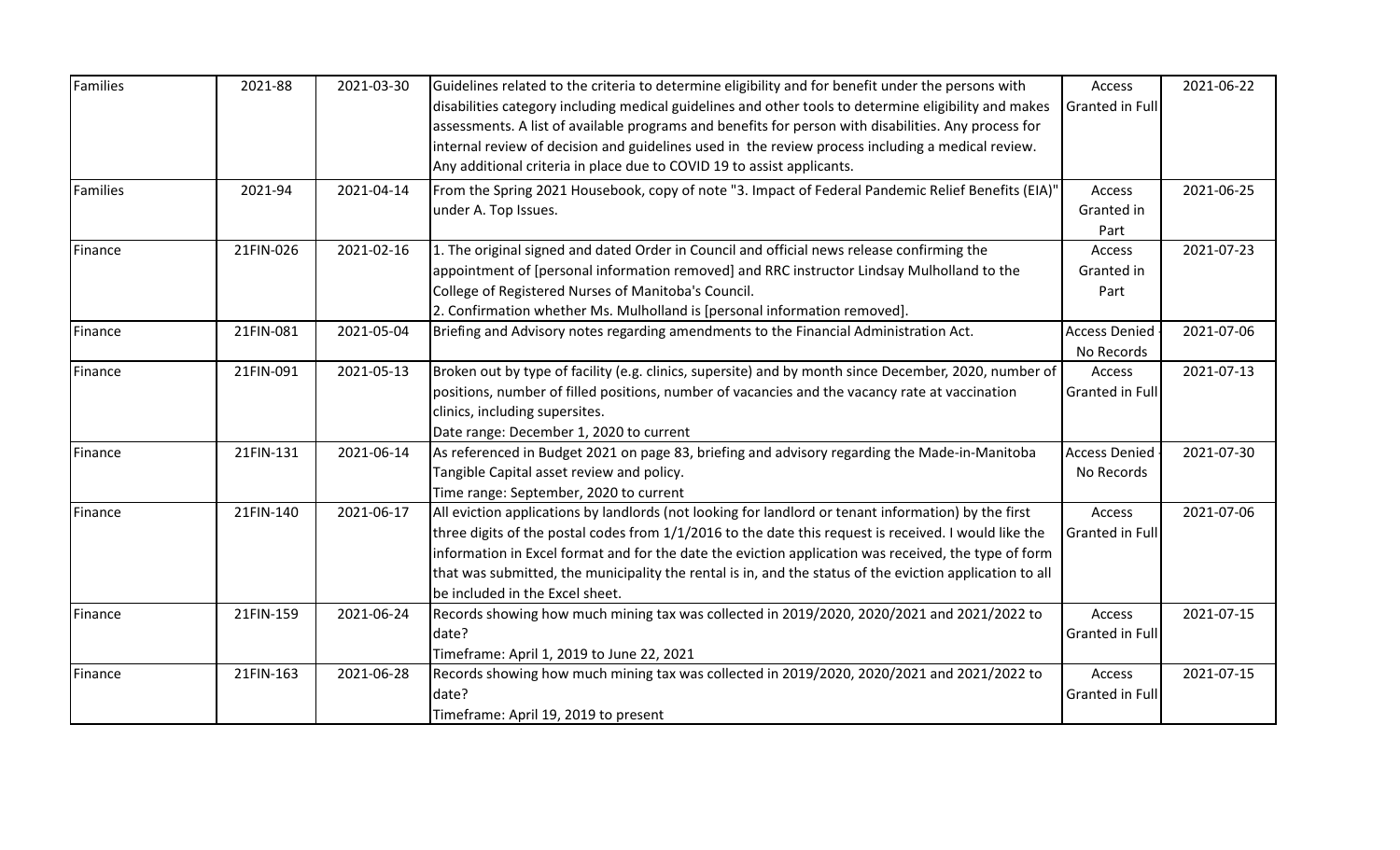| Finance                           | 21FIN-167 | 2021-07-08 | or as clients (As of June 1, 2021) 2. Since 2007, how many clients under the Public Guardian and<br>Trustee received residential school settlements? 3. Are residential school settlements and treaty<br>payments made to clients under the PTG subject to the fees as posted on the PTG website?<br>Timeframe: September 3, 2007 to July 1, 2021.                                                                                                                                     | Access<br>Granted in Full        | 2021-07-30 |
|-----------------------------------|-----------|------------|----------------------------------------------------------------------------------------------------------------------------------------------------------------------------------------------------------------------------------------------------------------------------------------------------------------------------------------------------------------------------------------------------------------------------------------------------------------------------------------|----------------------------------|------------|
| Finance                           | 21LR-012  | 2021-06-16 | All information, include: materials, documents, letters, emails, notes, connected to and/or involved<br>[name removed] in any way shape or form.                                                                                                                                                                                                                                                                                                                                       | Access<br><b>Granted in Full</b> | 2021-06-30 |
| Finance                           | 21LR-015  | 2021-06-09 | Any and all information related to a workplace safety and health and safety complaints filed against<br>[personal information removed].<br>Date range: January 1, 2007 to June 1, 2021                                                                                                                                                                                                                                                                                                 | Access<br>Granted in<br>Part     | 2021-07-08 |
| <b>Health and Seniors</b><br>Care | 154-21    | 2021-04-21 | The total number of abortions performed in Manitoba, based on doctors' billings records, for the<br>three fiscal years: 2017/18, 2018/19, and 2019/20. Abortions for those years by location, in three<br>categories; hospitals, clinics, and physicians' offices. And abortions for those years by gestational<br>age. While I am requesting the total number of abortions, I'm especially interested in billing records<br>on medical abortions, including the RU-486 abortion pill. | Access<br>Granted in<br>Part     | 2021-07-21 |
| <b>Health and Seniors</b><br>Care | 161-21    | 2021-04-27 | From the Spring 2021 House Book, copy of note "Impact of COVID in PCHs."                                                                                                                                                                                                                                                                                                                                                                                                               | Access<br>Granted in<br>Part     | 2021-07-08 |
| <b>Health and Seniors</b><br>Care | 162-21    | 2021-04-27 | From the Spring 2021 House Book, copy of note "Public Health Inspector Staffing."                                                                                                                                                                                                                                                                                                                                                                                                      | Access<br>Granted in<br>Part     | 2021-07-12 |
| <b>Health and Seniors</b><br>Care | 163-21    | 2021-04-27 | From the Spring 2021 House Book, copy of note "Status of Priority Procedures Wait Times Funding/<br>Response to COVID-19 Surgical & Diagnostic Backlog".                                                                                                                                                                                                                                                                                                                               | Access<br>Granted in<br>Part     | 2021-07-12 |
| <b>Health and Seniors</b><br>Care | 165-21    | 2021-04-28 | From the Spring 2021 House Book, copy of note "Emergency Department/Urgent Care Centre -<br>Volumes and Wait Times".                                                                                                                                                                                                                                                                                                                                                                   | Access<br>Granted in<br>Part     | 2021-07-12 |
| <b>Health and Seniors</b><br>Care | 168-21    | 2021-04-28 | From the Spring 2021 House Book, copy of note "Seniors Strategy".                                                                                                                                                                                                                                                                                                                                                                                                                      | Access<br>Granted in<br>Part     | 2021-07-07 |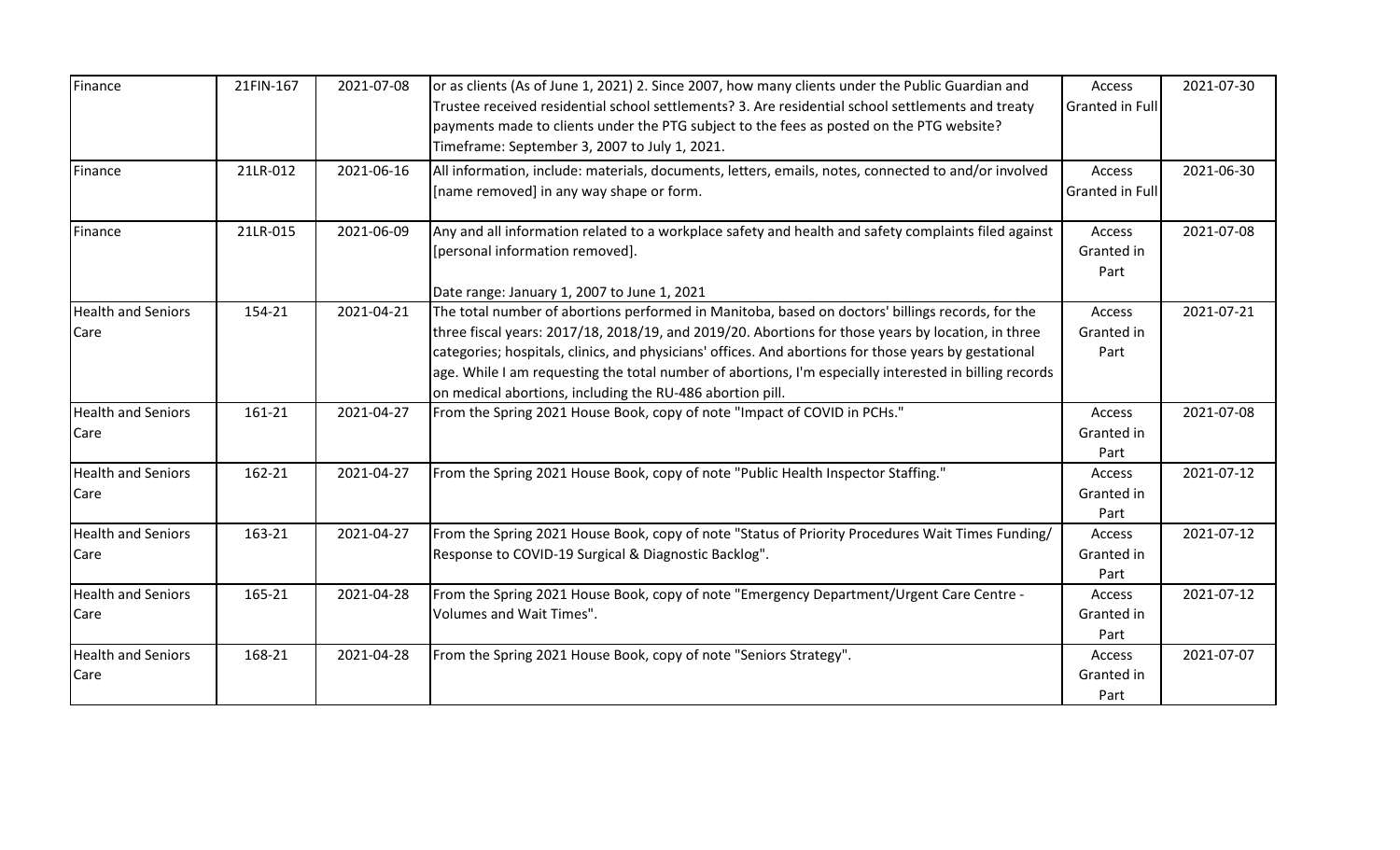| <b>Health and Seniors</b> | 169-21 | 2021-04-29 | Please provide the following record: broken out by appropriation, what is the budgeted amounts for       | Access                 | 2021-07-12 |
|---------------------------|--------|------------|----------------------------------------------------------------------------------------------------------|------------------------|------------|
| Care                      |        |            | staffing both in dollars and full time equivalents (FTEs) for fiscal 2021/2022. Please provide           | Granted in Full        |            |
|                           |        |            | comparison to these numbers to the adjusted/restated appropriations for 2020/2021. For clarity,          |                        |            |
|                           |        |            | this kind of information was presented in previous year's supplementary estimates.                       |                        |            |
| <b>Health and Seniors</b> | 171-21 | 2021-04-29 | Please provide the following record: broken out by appropriation, what is the adjusted/restated five     | <b>Access Denied</b>   | 2021-07-12 |
| Care                      |        |            | year budget for this ministry. Please ensure that capital and operating expenditures are presented       | No Records             |            |
|                           |        |            | separately. For clarity, this kind of information was presented in previous year's supplementary         |                        |            |
|                           |        |            | estimates.                                                                                               |                        |            |
| <b>Health and Seniors</b> | 172-21 | 2021-04-29 | Please provide the following record: broken out by appropriation, what is the five year budgeted         | <b>Access Denied</b>   | 2021-07-12 |
| Care                      |        |            | staffing in this ministry in dollars and full time equivalents (FTEs), ending with fiscal year 2021/2022 | No Records             |            |
|                           |        |            | and preceded by other fiscal years adjusted/restated. For clarity, this kind of information was          |                        |            |
|                           |        |            | presented in previous year's supplementary estimates.                                                    |                        |            |
| <b>Health and Seniors</b> | 173-21 | 2021-04-29 | The model, calculations and information that was used to estimate that an estimated 1700 lives           | <b>Access Denied</b>   | 2021-07-12 |
| Care                      |        |            | were saved since from November 12, 2020 to January 15. 2021, as was published by the CBC at the          | <b>Exceptions to</b>   |            |
|                           |        |            | link below (website pdf document also attached for reference).                                           | Disclosure             |            |
| <b>Health and Seniors</b> | 175-21 | 2021-05-03 | From the Spring 2021 House Book, copy of note "Rural Cancer Services."                                   | Access                 | 2021-07-07 |
| Care                      |        |            |                                                                                                          | Granted in             |            |
|                           |        |            |                                                                                                          | Part                   |            |
| <b>Health and Seniors</b> | 176-21 | 2021-05-03 | From the Spring 2021 House Book, copy of note "St. Boniface Hospital - Status of Emergency Room          | Access                 | 2021-07-05 |
| Care                      |        |            | Development."                                                                                            | Granted in             |            |
|                           |        |            |                                                                                                          | Part                   |            |
| <b>Health and Seniors</b> | 192-21 | 2021-05-12 | Requests all correspondence sent to and from the deputy chief provincial health officer regarding        | Access                 | 2021-07-07 |
| Care                      |        |            | the closure of schools. Date range: May 8 to 9, 2021                                                     | Granted in             |            |
|                           |        |            |                                                                                                          | Part                   |            |
| <b>Health and Seniors</b> | 205-21 | 2021-05-20 | As referenced in Budget 2021 on page 52, briefing and advisory notes regarding the Diagnostic            | Access                 | 2021-07-07 |
| Care                      |        |            | Centre for Excellence. Date range: March 2020 to current                                                 | Granted in             |            |
|                           |        |            |                                                                                                          | Part                   |            |
| <b>Health and Seniors</b> | 220-21 | 2021-06-08 | Records indicating the creation of new personal care home beds built by year since May 2016.             | Access                 | 2021-06-30 |
| Care                      |        |            |                                                                                                          | Granted in Full        |            |
|                           |        |            |                                                                                                          |                        |            |
| <b>Health and Seniors</b> | 222-21 | 2021-06-10 | Table of Contents for the Minister's 2021/2022 Committee of Supply Book.                                 | Access                 | 2021-07-09 |
| Care                      |        |            |                                                                                                          | <b>Granted in Full</b> |            |
|                           |        |            |                                                                                                          |                        |            |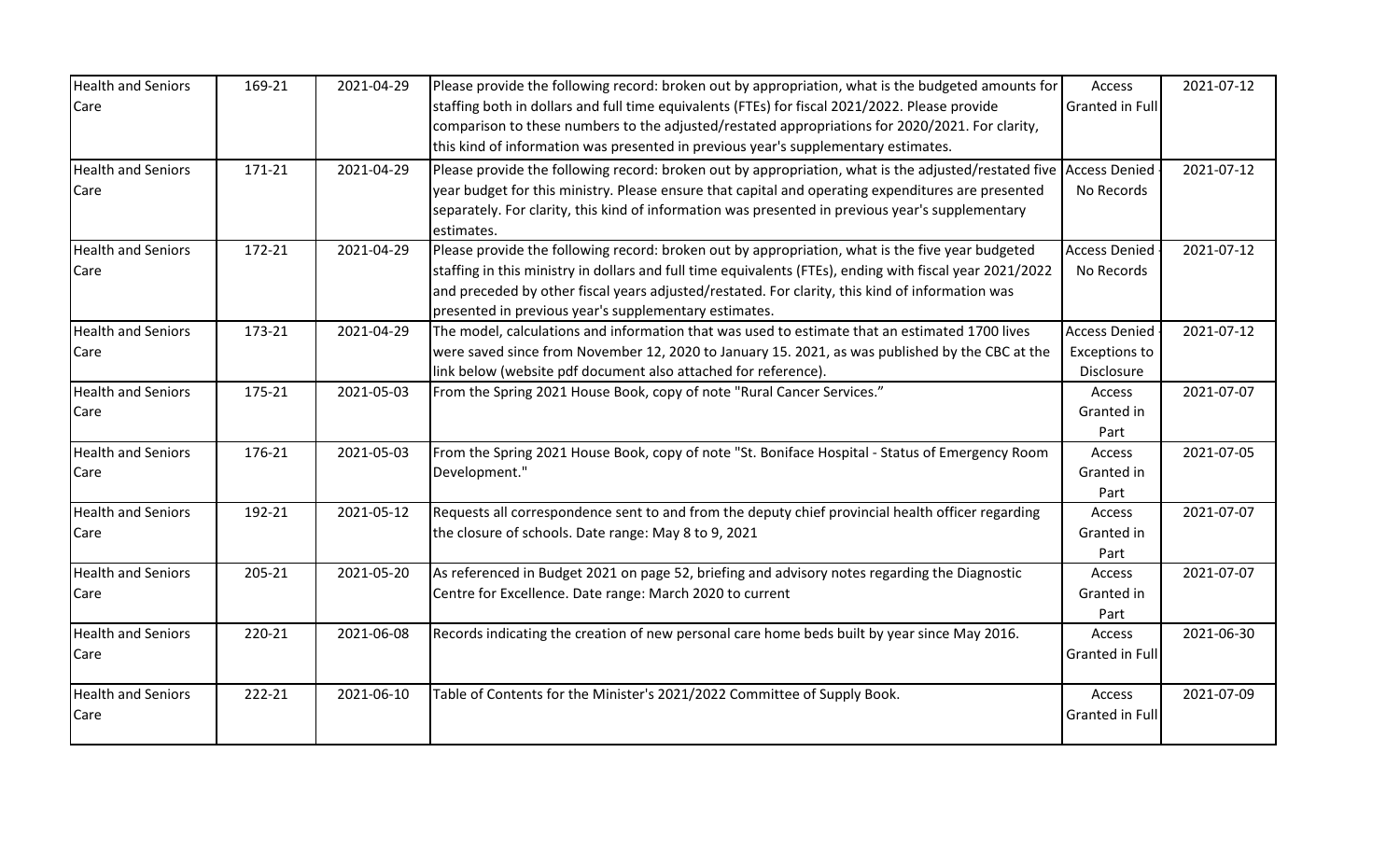| <b>Health and Seniors</b>         | 223-21 | 2021-06-10 | Briefing and advisory regarding Cancer Care services at Selkirk General Hospital. Date range: April                                                                                                                                                                                                                                                                                                                                                                                                                                         | <b>Access Denied</b>                                       | 2021-07-09 |
|-----------------------------------|--------|------------|---------------------------------------------------------------------------------------------------------------------------------------------------------------------------------------------------------------------------------------------------------------------------------------------------------------------------------------------------------------------------------------------------------------------------------------------------------------------------------------------------------------------------------------------|------------------------------------------------------------|------------|
| Care                              |        |            | 2020 to current.                                                                                                                                                                                                                                                                                                                                                                                                                                                                                                                            | No Records                                                 |            |
| <b>Health and Seniors</b><br>Care | 224-21 | 2021-06-11 | A table that for each day lists the number of new COVID-19 cases confirmed that day broken down<br>into the variant it would later be classified as for each variant that is tracked (at least B.1.1.7,<br>B.1.351, P.1, B.1.617, B.1.617.1, B.1.617.2, B.1.617.3, Unspecified). Date range is January 1/21 to<br>May 31/21.                                                                                                                                                                                                                | Access<br><b>Granted in Full</b>                           | 2021-07-12 |
|                                   |        |            | Table should be provided in a machine-readable format such as CSV, TSV or XLSX.                                                                                                                                                                                                                                                                                                                                                                                                                                                             |                                                            |            |
| <b>Health and Seniors</b><br>Care | 225-21 | 2021-06-14 | I am interested in obtaining copies of polies or circulars related to:<br>-The determination of home care eligibility;<br>Home Care service limits;<br>-Home care service level and the assessment of hours;<br>-Guidelines and approval to exceed home care service limits;<br>-Notification of home care appeals process.                                                                                                                                                                                                                 | Access<br>Granted in Full                                  | 2021-07-14 |
| <b>Health and Seniors</b>         | 226-21 | 2021-06-14 | Manitoba has been sending critically ill COVID-19 patients out of province. What is the per patient                                                                                                                                                                                                                                                                                                                                                                                                                                         | <b>Access Denied</b>                                       | 2021-07-27 |
| Care                              |        |            | cost and total cost of doing so? Date range: January 2021 to current.                                                                                                                                                                                                                                                                                                                                                                                                                                                                       | No Records                                                 |            |
| <b>Health and Seniors</b><br>Care | 227-21 | 2021-06-14 | Copies of any presentations or drafts of reports presented or put forward by Dr. Lynn Stevenson<br>regarding the Maples Personal Care Home. Date range: November 2020 to current.                                                                                                                                                                                                                                                                                                                                                           | Access<br>Granted in<br>Part                               | 2021-07-19 |
| <b>Health and Seniors</b><br>Care | 228-21 | 2021-06-15 | List and description (including degree of injury - e.g. Major, Death, etc.) of critical incidents since<br>January, 2020.                                                                                                                                                                                                                                                                                                                                                                                                                   | <b>Access Denied</b><br>Records<br>Available in 90<br>days | 2021-07-15 |
| <b>Health and Seniors</b><br>Care | 229-21 | 2021-06-16 | I wish to obtain copies of all e-mail correspondence from and to Dr. Brent Roussin, Chief Provincial<br>Health Officer, with specific regard to the Covid 19 Pandemic in Manitoba.<br>Specifically I want records detailing how the PCR test is performed and how the material obtained                                                                                                                                                                                                                                                     | Access<br>Granted in<br>Part                               | 2021-07-16 |
|                                   |        |            | during the test is manipulated to determine a positive test. I believe that is called the "cycling" rate.<br>Provide the specific dates "cycling" routines were in effect, the rate being used and the dates those<br>rates changed. In addition what is being done to treat Covid 19 patients in the Hospital? What<br>therapeutics are these people being given to help them recover? How many Manitobans have died<br>ONLY from Covid 19, i.e.-the singular cause of death being the Virus.<br>Date Range March 1, 2020 to June 1, 2021. |                                                            |            |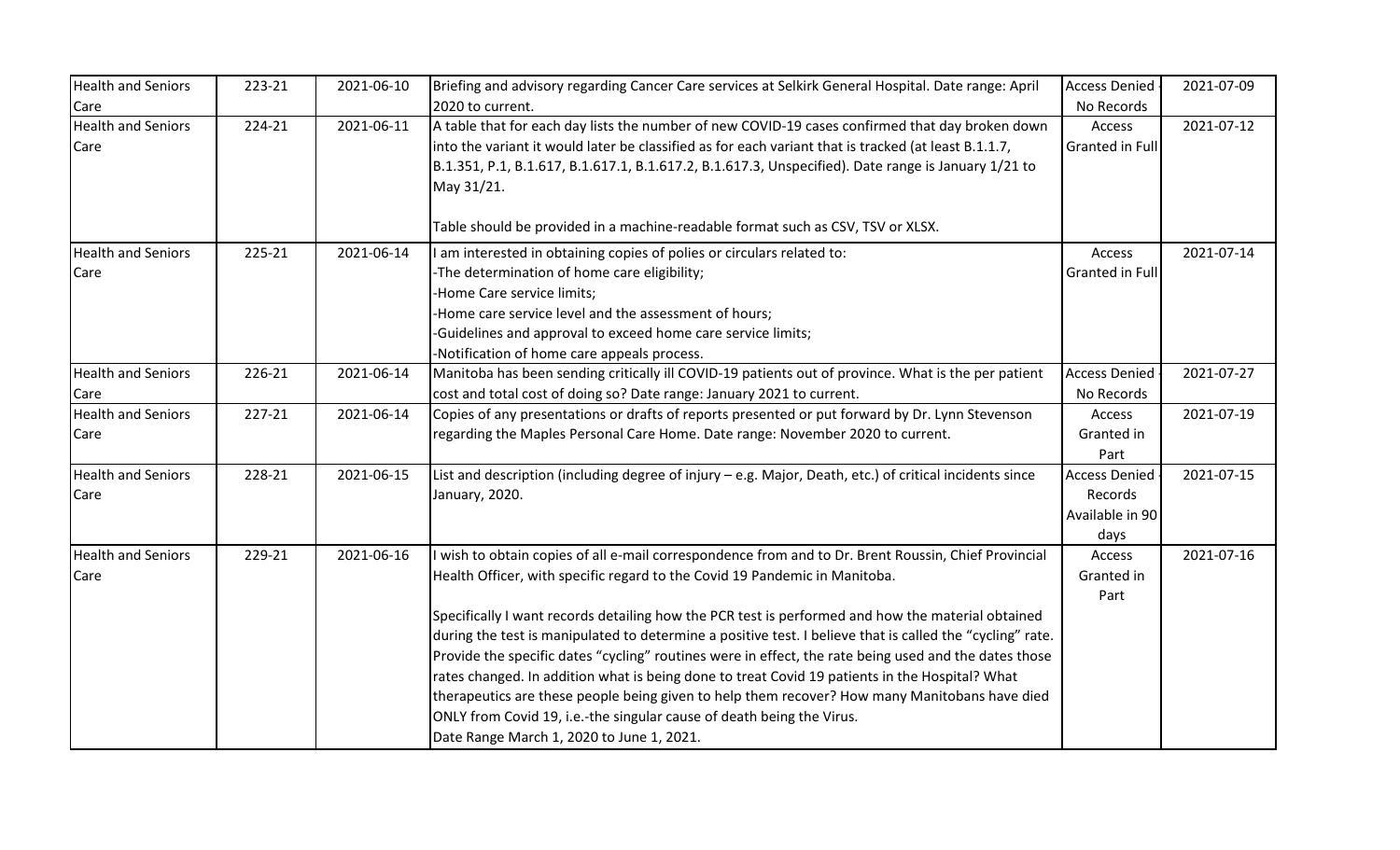| <b>Health and Seniors</b>         | 232-21 | 2021-06-16 | Copies of weekly reporting or regular data updates from 24/7 InTouch as well as the number and                                                                                                                                                                                            | Access Denied                                              | 2021-07-16 |
|-----------------------------------|--------|------------|-------------------------------------------------------------------------------------------------------------------------------------------------------------------------------------------------------------------------------------------------------------------------------------------|------------------------------------------------------------|------------|
| Care                              |        |            | copy of any critical incident report. Date range: March 2020 to current                                                                                                                                                                                                                   | No Records                                                 |            |
| <b>Health and Seniors</b><br>Care | 233-21 | 2021-06-17 | PPCO Investigation [file number removed].                                                                                                                                                                                                                                                 | Access<br>Granted in<br>Part                               | 2012-07-16 |
| <b>Health and Seniors</b><br>Care | 234-21 | 2021-06-18 | By month, since May, 2016, average number of people waiting for cardiac surgery.                                                                                                                                                                                                          | Access<br>Granted in Full                                  | 2021-07-19 |
| <b>Health and Seniors</b><br>Care | 235-21 | 2021-06-18 | By calendar year, since 2016, number of patients who left the elective procedure list for cardiac<br>surgery because they died. Please include 2021 to date.                                                                                                                              | <b>Access Denied</b><br>No Records                         | 2021-07-19 |
| <b>Health and Seniors</b><br>Care | 236-21 | 2021-06-18 | Itemized by project, by fiscal year since 2018/2019, list and the original budgeted cost by project<br>that made up the budgeted "strategic infrastructure" for Health. Please also describe the status of<br>each project and amount actually spent. Date Range April 2017 to current.   | <b>Access Denied</b><br><b>Exceptions to</b><br>Disclosure | 2021-07-19 |
| <b>Health and Seniors</b><br>Care | 243-21 | 2021-06-28 | What treatment Protocols, drugs etc. other than isolating, ventilators and quarantine, is Manitoba<br>using to treat COVID 19?<br>Date range is 2020 to 2021                                                                                                                              | <b>Access Denied</b><br>No Records                         | 2021-07-28 |
| <b>Health and Seniors</b><br>Care | 246-21 | 2021-06-28 | With regards to a March 31, 2021 press release titled "Province Investing \$50 Million To Reduce<br>Surgical Wait Times", amount spent to date of these additionally dedicated dollars. Date range is<br>March 31, 2021 to current.                                                       | Access<br>Granted in Full                                  | 2021-07-28 |
| Infrastructure                    | 21-021 | 2021-03-02 | Communication with Cross Lake regarding the recent vendor dispute.                                                                                                                                                                                                                        | <b>Access Denied</b><br><b>Exceptions to</b><br>Disclosure | 2021-07-16 |
| Infrastructure                    | 21-026 | 2021-03-22 | Correspondence with municipalities regarding snow clearing since October 1, 2020.                                                                                                                                                                                                         | Access<br>Granted in Full                                  | 2021-07-23 |
| Infrastructure                    | 21-046 | 2021-05-06 | Copy of the Minister's calendar for February, 2021. Please include pop-ups. An example of what a<br>pop-up from a calendar looks like is included for clarity. For clarity, please do not provide just the<br>calendar without pop-ups as the meeting names and descriptions get cut off. | Access<br>Granted in<br>Part                               | 2021-07-14 |
| Infrastructure                    | 21-049 | 2021-05-20 | Traffic studies for Henderson Hwy/PR 204 north of the Knowles Ave area. Specifically the nearest<br>study for this stretch of PR204 near the Perimeter Highway. Seeking studies on traffic volume<br>and/or traffic speeds. Closest study to 2018-08-19.                                  | Access<br>Granted in Full                                  | 2021-07-13 |
| Infrastructure                    | 21-050 | 2021-05-21 | Proposals to the IDEAS Funds that have been approved since May 1, 2018. For clarity, I am looking<br>for items that have received treasury board approval to proceed. Date range: March 1, 2018 until<br>present.                                                                         | Access<br>Granted in Full                                  | 2021-07-08 |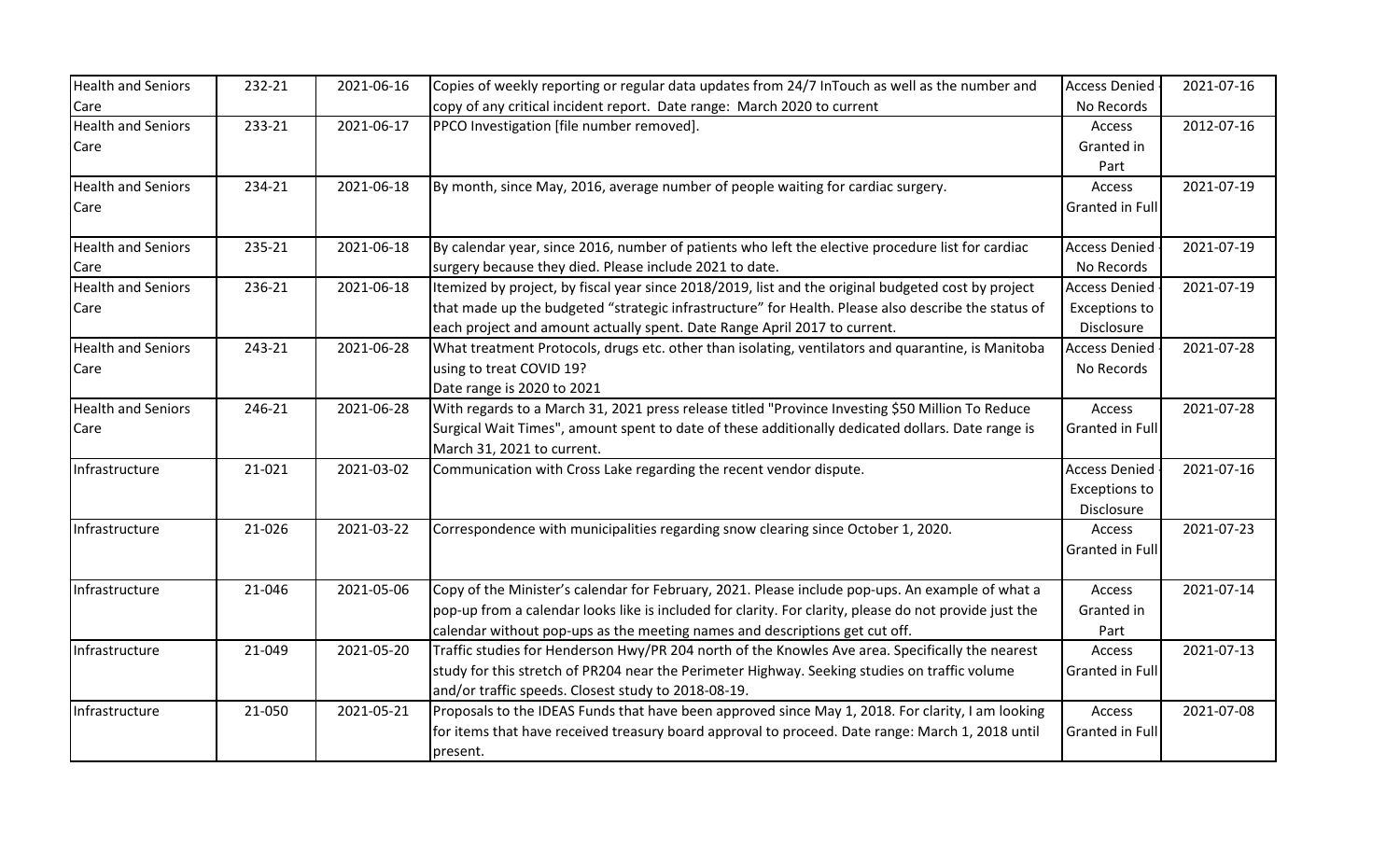| Infrastructure | 21-054   | 2021-06-10 | Table of Contents for the Minister's 2021/2022 Committee of Supply Book.                                         | Access                 | 2021-06-30 |
|----------------|----------|------------|------------------------------------------------------------------------------------------------------------------|------------------------|------------|
|                |          |            |                                                                                                                  | Granted in Full        |            |
| Justice        | 2021-202 | 2021-05-10 | All records outlining protocols issued to and measures adopted or modified by your correctional                  | Access                 | 2021-07-07 |
|                |          |            | institutions concerning health and mental health care provision to prisoners and prison staff related            | Granted in             |            |
|                |          |            | to COVID-19 prevention, management and treatment.                                                                | Part                   |            |
| Justice        | 2021-235 | 2021-06-01 | All records relating to the commissions or revenue generation by the province of Manitoba from the Access Denied |                        | 2021-07-23 |
|                |          |            | local and long-distance telephone call rates charged in Manitoba jails and correctional facilities on            | <b>Exceptions to</b>   |            |
|                |          |            | an annual basis from June 2013 to present.                                                                       | Disclosure             |            |
| Justice        | 2021-240 | 2021-06-09 | Table of Contents for the Minister's 2021/2022 Committee of Supply Book.                                         | Access                 | 2021-07-09 |
|                |          |            |                                                                                                                  | Granted in Full        |            |
| Justice        | 2021-241 | 2021-06-11 | All memorandums, briefing notes, information notes, statistics and PowerPoint decks outlining the                | Access                 | 2021-06-30 |
|                |          |            | results of COVID-19 related labour and workplace safety inspections, assessments and audits of                   | Granted in             |            |
|                |          |            | provincial correctional institutions in Manitoba.                                                                | Part                   |            |
| Justice        | 2021-244 | 2021-06-11 | All memorandums, briefing notes, information notes, statistics and PowerPoint decks outlining the                | Access                 | 2021-06-30 |
|                |          |            | results of health inspections, assessments and audits of correctional institutions in Manitoba.                  | Granted in             |            |
|                |          |            |                                                                                                                  | Part                   |            |
| Justice        | 2021-248 | 2021-06-15 | Please provide all records, excluding email correspondence, related to the review of community                   | <b>Access Denied</b>   | 2021-07-13 |
|                |          |            | safety officers training, as stated by Cliff Cullen in this article                                              | No Records             |            |
|                |          |            | https://www.cbc.ca/news/canada/manitoba/cullen-rcmp-video-1.5807658.                                             |                        |            |
| Justice        | 2021-249 | 2021-06-21 | All information collected, reviewed and reported on regarding security screening. As well as all                 | <b>Access Denied</b>   | 2021-07-15 |
|                |          |            | reports submitted regarding a security screening.                                                                | <b>Exceptions to</b>   |            |
|                |          |            |                                                                                                                  | Disclosure             |            |
| Justice        | 2021-250 | 2021-07-12 | Spiritual/Chaplain services offered in jail, youth centers and any other facility for corrections.               | Access                 | 2021-06-30 |
|                |          |            | Current budget. Total personnel by position title. Protocol for seeking employment/job                           | Granted in             |            |
|                |          |            | description/qualifications desired/required. Where is HR office located.                                         | Part                   |            |
| Justice        | 2021-252 | 2021-06-21 | All documents and electronic materials distributed to prisoners and visitors concerning COVID-19                 | Access                 | 2021-07-21 |
|                |          |            | measures taken in correctional institutions. From October 1, 2020 to December 2020.                              | <b>Granted in Full</b> |            |
| Justice        | 2021-253 | 2021-06-21 | Statistical overviews that track COVID-19 cases amongst prisoners and prison staff, including                    | Access                 | 2021-07-21 |
|                |          |            | positive tests, negative tests, inconclusive tests, deaths, recoveries and active cases, as well as              | Granted in Full        |            |
|                |          |            | memorandums and presentations on these statistics. From October 1, 2020 to December 2020.                        |                        |            |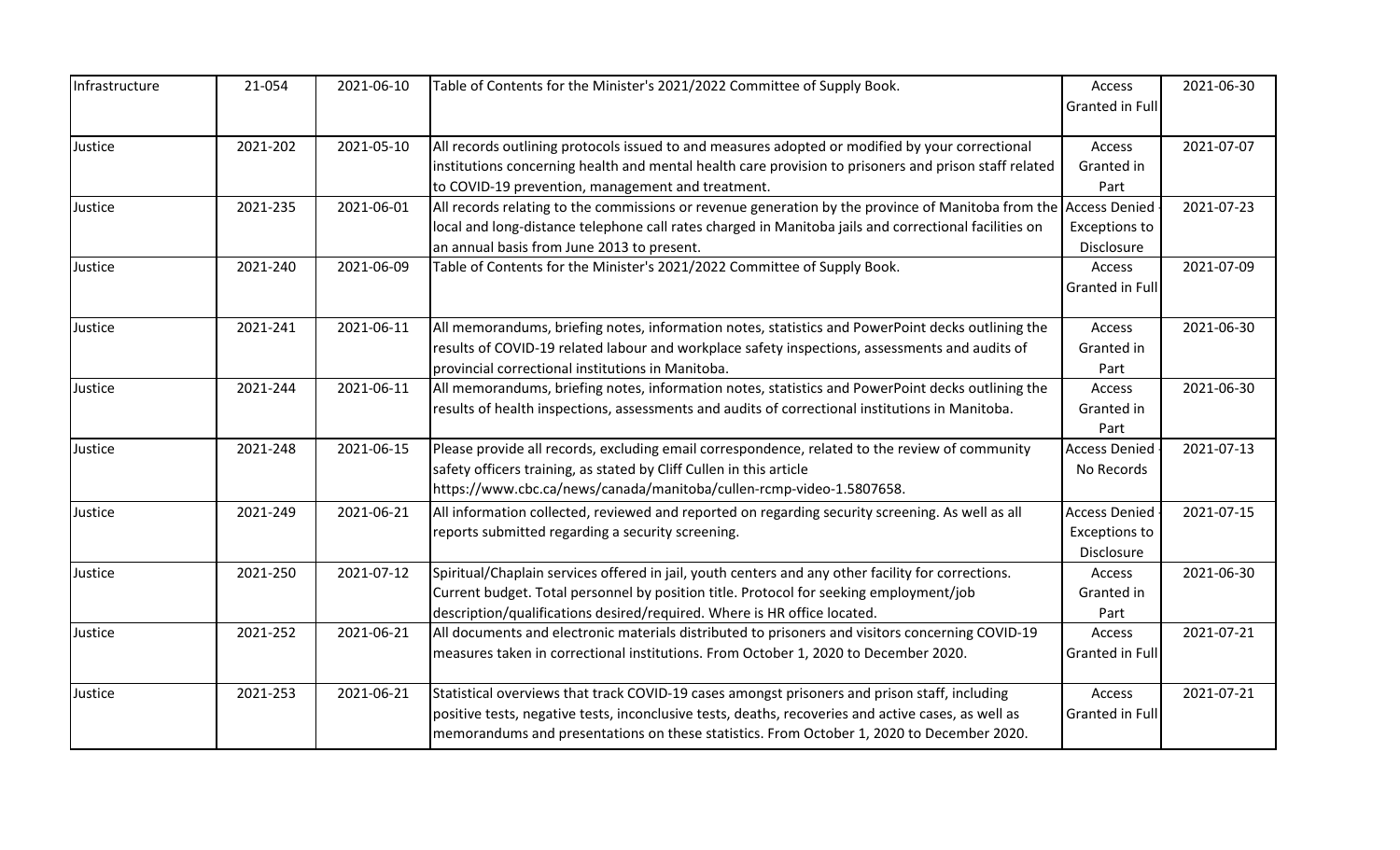| Justice | 2021-254 | 2021-06-21 | Statistical overviews tracking the average daily counts in your correctional institutions. From<br>October 1, 2020 to December 2020.                                                                                                                                                                                                          | Access<br>Granted in Full          | 2021-07-21 |
|---------|----------|------------|-----------------------------------------------------------------------------------------------------------------------------------------------------------------------------------------------------------------------------------------------------------------------------------------------------------------------------------------------|------------------------------------|------------|
| Justice | 2021-255 | 2021-06-21 | Statistical overviews tracking the staffing levels in your correctional institutions, including<br>correctional officers, health care staff, administrators and other staff members. From October 1,<br>2020 to December 2020.                                                                                                                | Access<br>Granted in Full          | 2021-07-21 |
| Justice | 2021-256 | 2021-06-21 | Memorandums, briefing notes, information notes, statistics and PowerPoint decks tracking the<br>number of temporary absences, parole and all releases from your correctional institutions related to Granted in Full<br>COVID-19 pandemic prevention and management broken down by race and gender. From October<br>1, 2020 to December 2020. | Access                             | 2021-07-23 |
| Justice | 2021-256 | 2021-06-21 | Memorandums, briefing notes, information notes, statistics and PowerPoint decks tracking the<br>number of temporary absences, parole and all releases from your correctional institutions related to Granted in Full<br>COVID-19 pandemic prevention and management broken down by race and gender. From October<br>1, 2020 to December 2020. | Access                             | 2021-07-23 |
| Justice | 2021-257 | 2021-06-21 | Memorandums, briefing notes, information notes, statistics and PowerPoint decks documenting the Access Denied<br>number and length of placement in segregation / structural intervention units in your correctional<br>Institutions. From October 1, 2020 to December 2020.                                                                   | <b>Exceptions to</b><br>Disclosure | 2021-07-21 |
| Justice | 2021-258 | 2021-06-21 | Statistical overviews on the number and length of lockdowns in your correctional institutions. From<br>October 1, 2020 to December 2020.                                                                                                                                                                                                      | Access<br>Granted in Full          | 2021-07-21 |
| Justice | 2021-259 | 2021-06-21 | All records documenting the number and nature of incidents (e.g. hunger strikes, protests, refusals<br>to stand for inmate counts) involving prisoners in your correctional institutions. From October 1,<br>2020 to December 2020.                                                                                                           | Access<br><b>Granted in Full</b>   | 2021-07-21 |
| Justice | 2021-260 | 2021-06-21 | All records documenting the number and nature of grievances related to COVID-19 submitted by<br>prisoners and prison staff in your correctional institutions. From October 1, 2020 to December 2020. Granted in Full                                                                                                                          | Access                             | 2021-07-21 |
| Justice | 2021-261 | 2021-06-21 | All records documenting the number and nature of grievances related to COVID-19 submitted by<br>people on probation and other individuals currently on community release, as well as staff in your<br>probation offices. From October 1, 2020 to December 2020.                                                                               | <b>Access Denied</b><br>No Records | 2021-07-07 |
| Justice | 2021-262 | 2021-07-14 | All documents and electronic materials distributed to people on probation and other individuals<br>currently on community release, staff and visitors concerning COVID-19 measures taken in<br>probation offices.                                                                                                                             | <b>Access Denied</b><br>No Records | 2021-06-30 |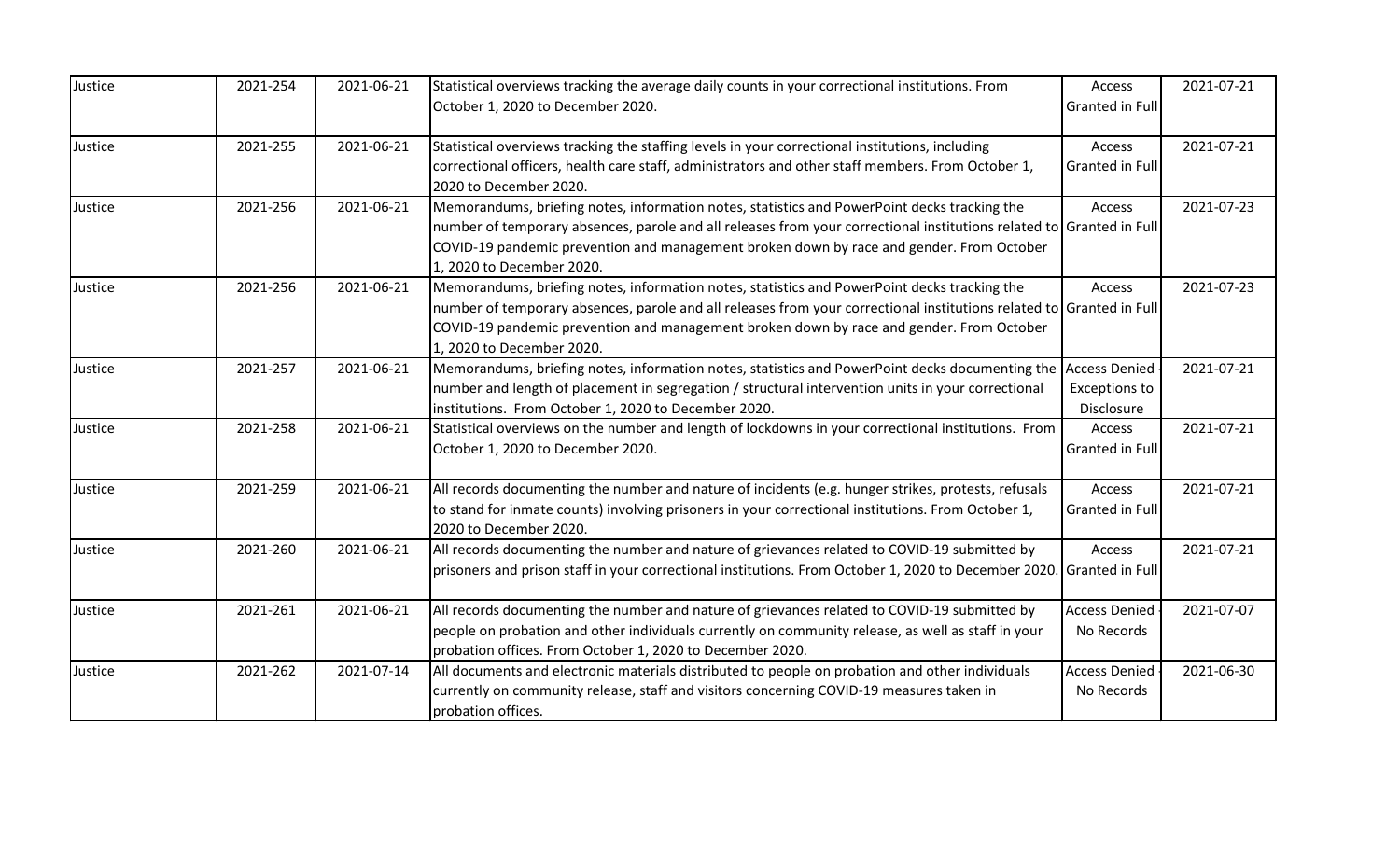| Justice | 2021-263 | 2021-06-21 | Memorandums, briefing notes, information notes, statistics and PowerPoint decks outlining (a)         | Access               | 2021-07-21 |
|---------|----------|------------|-------------------------------------------------------------------------------------------------------|----------------------|------------|
|         |          |            | health and personal hygiene protocols issued to and measures, (b) outlining cleaning protocols        | Granted in           |            |
|         |          |            | issued to and measures adopted and (c) protocols issued to and measures adopted to promote            | Part                 |            |
|         |          |            | social distancing in your correctional institutions related to COVID-19 pandemic prevention and       |                      |            |
|         |          |            | management.                                                                                           |                      |            |
| Justice | 2021-264 | 2021-06-21 | Standing orders and policy directives documenting correctional institution COVID-19 screening         | Access               | 2021-07-21 |
|         |          |            | procedures for prisoners, prison staff, oversight body officials, lawyers, and volunteers.            | Granted in           |            |
|         |          |            |                                                                                                       | Part                 |            |
| Justice | 2021-265 | 2021-06-21 | All records outlining protocols issued to and measures adopted or modified by your correctional       | Access               | 2021-07-21 |
|         |          |            | institutions concerning health and mental health care provision to prisoners and prison staff related | Granted in           |            |
|         |          |            | to COVID-19 prevention, management and treatment.                                                     | Part                 |            |
| Justice | 2021-266 | 2021-07-14 | Final copies of all memorandums, presentations, and briefing notes regarding COVID-19 and             | Access               | 2021-06-30 |
|         |          |            | correctional institutions or parole offices.                                                          | Granted in Full      |            |
| Justice | 2021-267 | 2021-06-21 | Memorandums, briefing notes, information notes, statistics and PowerPoint decks pertaining to         | <b>Access Denied</b> | 2021-07-14 |
|         |          |            | inter-agency communications and meetings with community partners, including non-profit charities.     | No Records           |            |
| Justice | 2021-268 | 2021-07-14 | All modifications to existing and new standing orders, directives and manuals pertaining to the       | <b>Access Denied</b> | 2021-06-30 |
|         |          |            | prevention and management of COVID-19 in your correctional institutions.                              | No Records           |            |
| Justice | 2021-269 | 2021-06-21 | Memorandums, briefing notes, information notes, statistics and PowerPoint decks documenting           | <b>Access Denied</b> | 2021-07-14 |
|         |          |            | probation office entry and exit COVID-19 screening procedures for people on probation and other       | No Records           |            |
|         |          |            | individuals currently on community release, prison staff, oversight body officials, lawyers,          |                      |            |
|         |          |            | volunteers, and other parties.                                                                        |                      |            |
| Justice | 2021-270 | 2021-06-21 | Statistical overviews tracking the daily counts for people on probation broken down by race and       | <b>Access Denied</b> | 2021-07-06 |
|         |          |            | gender.                                                                                               | No Records           |            |
| Justice | 2021-271 | 2021-06-20 | Related to COVID-19 pandemic prevention and management, I am requesting all records outlining         | <b>Access Denied</b> | 2021-07-14 |
|         |          |            | health and personal hygiene protocols, all records outlining cleaning protocols issued to and         | No Records           |            |
|         |          |            | measures adopted, all records outlining protocols issue to and measures adopted, and all records      |                      |            |
|         |          |            | outlining protocols issued to and measures adopted by your probation offices to restrict community    |                      |            |
|         |          |            | contact for those currently on probation or other forms of community release related to COVID-19      |                      |            |
|         |          |            | pandemic prevention and management.                                                                   |                      |            |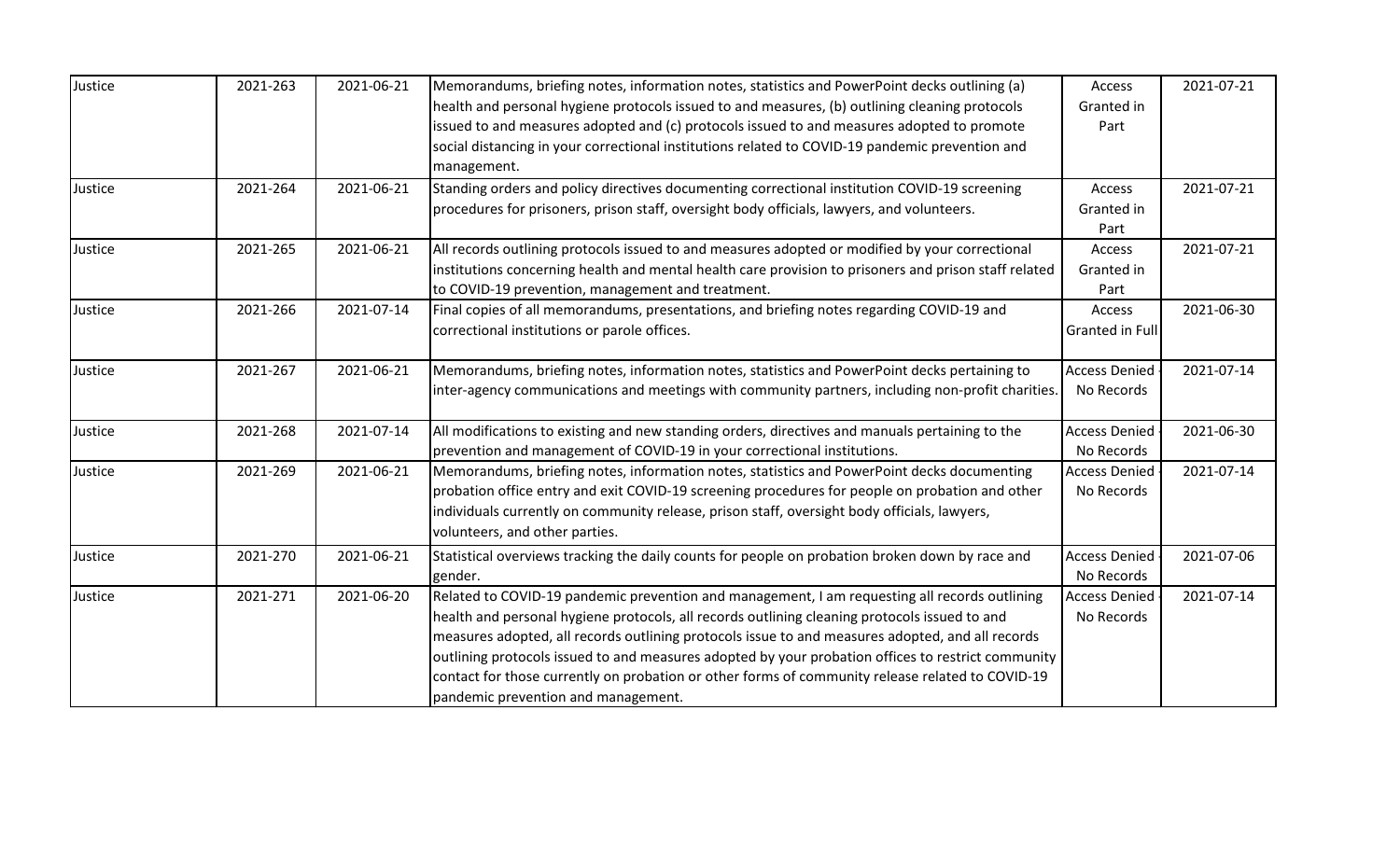| Justice                | 2021-273  | 2021-06-24 | Any agreements entered into, documentation, and/or correspondence exchanged, between: (i) the                   | <b>Access Denied</b> | 2021-07-23 |
|------------------------|-----------|------------|-----------------------------------------------------------------------------------------------------------------|----------------------|------------|
|                        |           |            | Government of Manitoba, or any "public body" as defined in S.1(1) of the Freedom of Information                 | No Records           |            |
|                        |           |            | and Protection of Privacy Act C.C.S.M. c. F175 (herein "FIPPA"); and, (ii) any other federal, provincial        |                      |            |
|                        |           |            | or territorial government or agency, in connection to the email sent by [name removed], the                     |                      |            |
|                        |           |            | Director, Intergovernmental Relations of the BC Ministry of Health, Partnerships and Innovation                 |                      |            |
|                        |           |            | Division, on the 7th of September 2018 at 17:55:24 [information removed].                                       |                      |            |
| Justice                | 2021-274  | 2021-06-24 | Any other agreements entered into, documentation, and/or correspondence exchanged, between:                     | <b>Access Denied</b> | 2021-07-23 |
|                        |           |            | (i) the Government of Manitoba, or any "public body" as defined in $S.1(1)$ of the Freedom of                   | <b>Exceptions to</b> |            |
|                        |           |            | Information and Protection of Privacy Act C.C.S.M. c. F175 (herein "FIPPA"); and, (ii) any other                | Disclosure           |            |
|                        |           |            | federal, provincial or territorial government or agency, relating to the latter's participation in an           |                      |            |
|                        |           |            | action to recover health care costs pertaining to opioid use, side effects and/or addiction, including          |                      |            |
|                        |           |            | recovery under the Health Care Costs Recovery Act, SBC 2008, c. 27 and/or parallel legislation in               |                      |            |
|                        |           |            | other provinces and territories.                                                                                |                      |            |
| Justice                | 2021-275  | 2021-06-30 | Extract indicating the contingency fees, from the contingency fee agreement of the government and Access Denied |                      | 2021-07-23 |
|                        |           |            | lawyers representing the government, in the medicare cost recovery lawsuit against the tobacco                  | Exceptions to        |            |
|                        |           |            | industry. The full contingency fee agreement could be provided, but this is not necessary. Electronic           | Disclosure           |            |
|                        |           |            | copies of records is requested.                                                                                 |                      |            |
| Justice                | 2021-276  | 2021-06-30 | Copies of internal government records indicating the public health measures to reduce tobacco use               | <b>Access Denied</b> | 2021-07-23 |
|                        |           |            | that the government is considering for possible inclusion in a settlement currently being negotiated            | <b>Exceptions to</b> |            |
|                        |           |            | with the tobacco industry regarding the medicare cost recovery lawsuit. Electronic copies of records            | Disclosure           |            |
|                        |           |            | is requested.                                                                                                   |                      |            |
| Legislative and Public | 21LPA-009 | 2021-06-18 | Information related to Covid-19 committees set up by or advising the Province of Manitoba:                      | <b>Access Denied</b> | 2021-07-19 |
| Affairs                |           |            | 1. A list of all committees dealing with any matter related to Covid-19, current and/or no longer               | No Records           |            |
|                        |           |            | active, set up by, and/or commissioned/appointed by, and/or solicited by the Province of Manitoba,              |                      |            |
|                        |           |            | or any agent of the Province, and whose jurisdiction/oversight has been delegated to or is run by               |                      |            |
|                        |           |            | Manitoba Legislative and Public Affairs. For example, Manitoba Covid-19 Task Force or whatever the              |                      |            |
|                        |           |            | names of any committees actually are/were                                                                       |                      |            |
|                        |           |            | 2. The names of all persons sitting on and/or presiding over these committees (both current and/or              |                      |            |
|                        |           |            | no-longer active committees) both current and/or past committee members, including role/title on                |                      |            |
|                        |           |            | the committee(s)                                                                                                |                      |            |
|                        |           |            | 3. Minutes and dates of all meetings that have occurred with each of these committees                           |                      |            |
|                        |           |            | Timeframe: November 1, 2019 to June 12, 2021                                                                    |                      |            |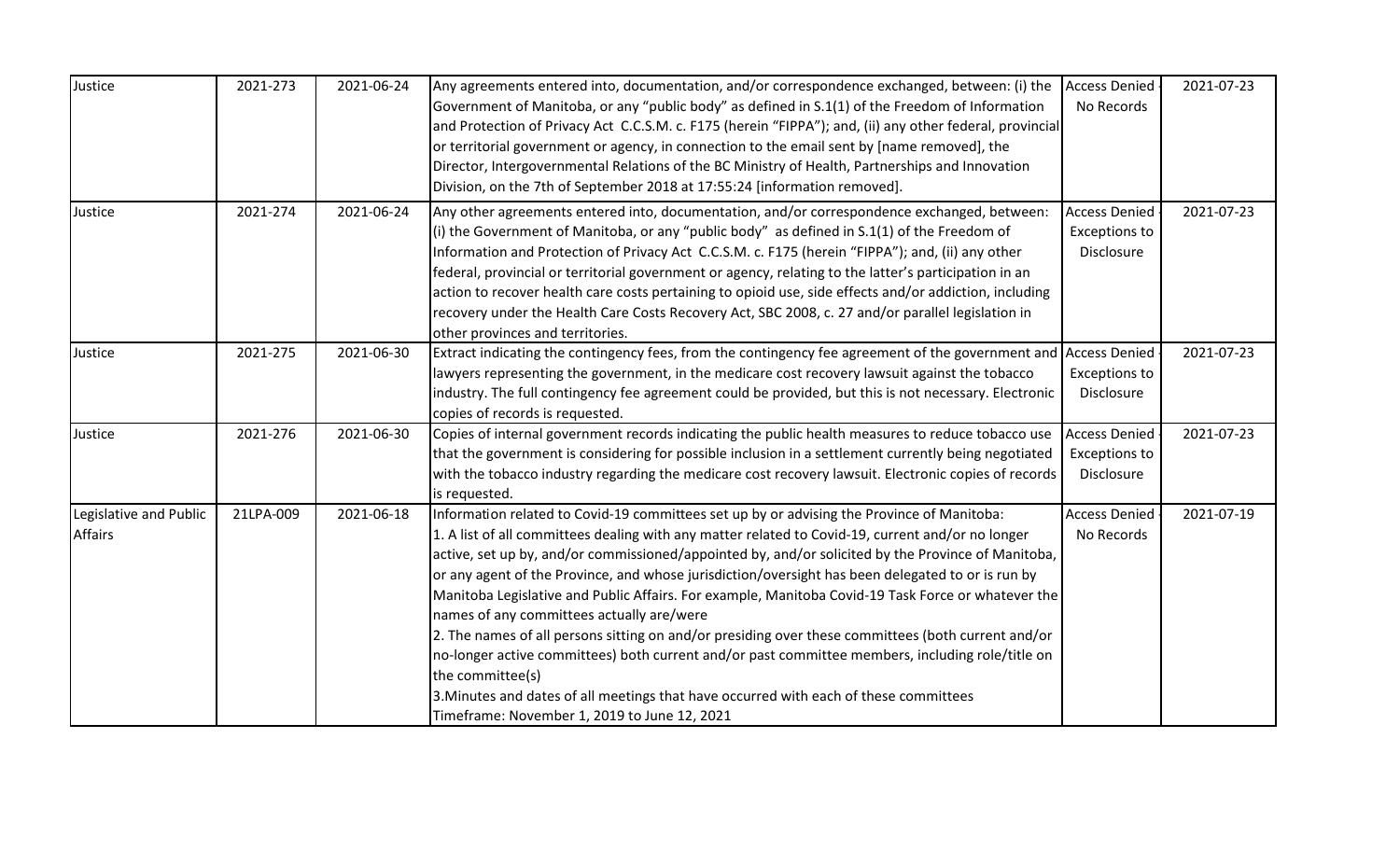| Legislative and Public     | 21LPA-010   | 2021-06-18 | As referenced in Budget 2021 on page 91, all records associated with the Document and Record      | <b>Access Denied</b> | 2021-07-08 |
|----------------------------|-------------|------------|---------------------------------------------------------------------------------------------------|----------------------|------------|
| <b>Affairs</b>             |             |            | Management Modernization system.                                                                  | No Records           |            |
|                            |             |            | Timeframe: September 2020 to Current                                                              |                      |            |
| Legislative and Public     | 21LPA-011   | 2021-06-18 | As referenced in Budget 2021 on page 91, briefing and advisory notes regarding the Document and   | <b>Access Denied</b> | 2021-07-08 |
| <b>Affairs</b>             |             |            | Record Management Modernization, and any changes to the management of documents because of        | No Records           |            |
|                            |             |            | its implementation.                                                                               |                      |            |
|                            |             |            | Timeframe: September 2020 to current                                                              |                      |            |
| <b>Municipal Relations</b> | MR 2021-37  | 2021-05-06 | Copy of the Minister's calendar for the month of February 2021. Please include pop-ups. Timeline: | Access               | 2021-07-30 |
|                            |             |            | February 1, 2021 until March 1, 2021.                                                             | Granted in           |            |
|                            |             |            |                                                                                                   | Part                 |            |
| <b>Municipal Relations</b> | MR 2021-57  | 2021-06-08 | From the Spring 2021, Housebook, copy of note "2.5 Investing in Canada Infrastructure Program     | Access               | 2021-07-28 |
|                            |             |            | (ICIP)" under 2. Funding                                                                          | Granted in           |            |
|                            |             |            |                                                                                                   | Part                 |            |
| <b>Municipal Relations</b> | MR 2021-65  | 2021-06-02 | From the Spring 2021, Housebook, copy of note "2.10 Waste and Wastewater Treatment Project"       | Access               | 2021-07-06 |
|                            |             |            | under 2. Funding                                                                                  | Granted in           |            |
|                            |             |            |                                                                                                   | Part                 |            |
| <b>Municipal Relations</b> | MR 2021-72  | 2021-06-22 | From the Spring 2021, Housebook, copy of note "4.2 The Planning Amendment and City of Winnipeg    | Access               | 2021-07-13 |
|                            |             |            | Charter Amendment Act" under 4. Legislation                                                       | Granted in           |            |
|                            |             |            |                                                                                                   | Part                 |            |
| <b>Municipal Relations</b> | MR 2021-74  | 2021-06-02 | From the Spring 2021, Housebook, copy of note "4.5 Budget 2020 BITSA Changes Impacting MR"        | Access               | 2021-07-06 |
|                            |             |            | under 4. Legislation                                                                              | Granted in           |            |
|                            |             |            |                                                                                                   | Part                 |            |
| Sport, Culture and         | SCH 2021-09 | 2021-05-06 | Copy of the Minister's calendar for the month of February 2021. Please include pop-ups. Timeline: | Access               | 2021-07-20 |
| Heritage                   |             |            | February 1, 2021 until March 1, 2021.                                                             | Granted in           |            |
|                            |             |            |                                                                                                   | Part                 |            |
| Sport, Culture and         | SCH 2021-27 | 2021-06-15 | From the Spring 2021 Housebook, copy of note "9.4 Wahbung Abinoonjiag" under 9. Status of         | Access               | 2021-07-12 |
| Heritage                   |             |            | Women                                                                                             | Granted in           |            |
|                            |             |            |                                                                                                   | Part                 |            |
| Sport, Culture and         | SCH 2021-28 | 2021-06-15 | From the Spring 2021 Housebook, copy of note "9.5 Gender-Inclusive Shelter" under 9. Status of    | Access               | 2021-07-12 |
| Heritage                   |             |            | Women                                                                                             | Granted in           |            |
|                            |             |            |                                                                                                   | Part                 |            |
| Sport, Culture and         | SCH 2021-31 | 2021-06-22 | From the Spring 2021 Housebook, copy of note "9.8 FVPP Shelters" under 9. Status of Women         | <b>Access</b>        | 2021-07-22 |
| Heritage                   |             |            |                                                                                                   | Granted in           |            |
|                            |             |            |                                                                                                   | Part                 |            |